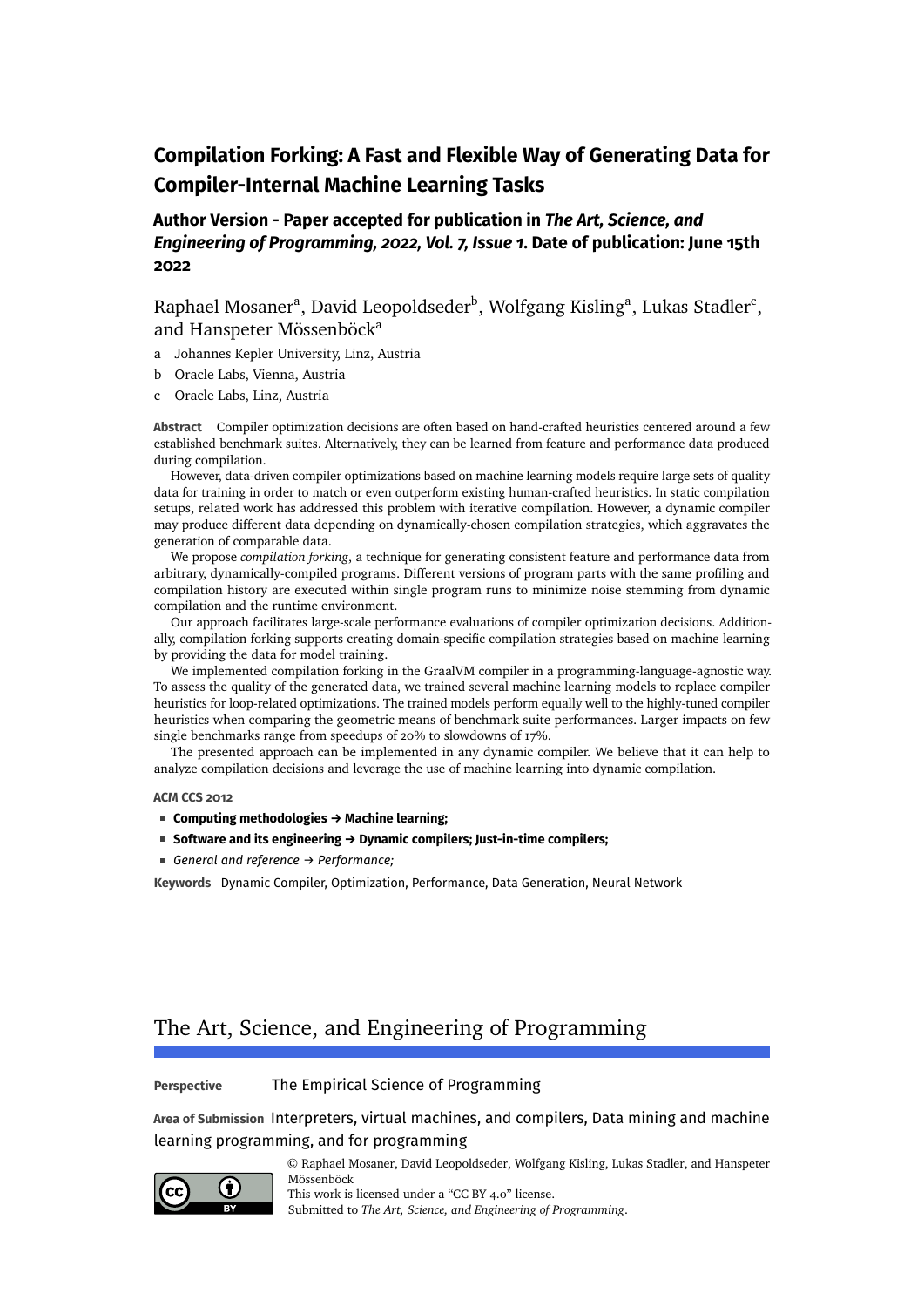### **1 Introduction**

Dynamic optimizing compilers are complex software systems, requiring broad domain expertise to grasp the impacts of single optimization transformations on the overall program performance. Compiler experts typically fine-tune such optimization decisions based on (micro-)benchmarks, where the compilation process and the runtime performance are reproducible and stable. This results in a large set of compiler heuristics which guide the compilation process for real-world programs, by selecting the optimization parameter values to be used. For example, Leopoldseder et al. [\[29\]](#page-24-0) introduce heuristics for estimating code size and performance impacts of compiler optimizations which are used to choose loop unrolling factors. These heuristics are typically one-size-fits-all and are optimized for code patterns found in the benchmarks used for evaluation. Therefore, different users compile their programs with the same heuristics, which might not be optimal for the particular domain or program. Manually creating heuristics for different domains or programs is often infeasible.

Data-driven approaches—often using machine learning—have been shown to outperform human-crafted heuristics for compiler optimizations [\[47,](#page-26-0) [2,](#page-22-0) [27\]](#page-24-1). However, the problem of generating appropriate data for training sophisticated models is often hard to solve [\[13\]](#page-23-0). First, compiler flags are typically not per compilation but global, which requires creating minimal programs to capture the impact of a compiler flag in isolation. Second, in a dynamic runtime, compilations are not deterministic and subject to profiling data or memory usage. Thus, it is often infeasible to create a setup for a dynamic compiler, where the impact of a single compilation parameter can be measured. Such measurements however, are required to train a machine learning model. Previous research has come up with ways to find optimal compilation plans for single functions in terms of peak performance [\[5,](#page-22-1) [27,](#page-24-1) [24\]](#page-24-2). However, these approaches are neither generally applicable nor suited to be used in large-scale data generation for dynamic compilers. For arbitrary methods, there are two noise factors which hamper the inference of compiler knowledge based on performance analysis: Firstly, *compilation noise*, where the same method can be compiled in different ways. This is often the case in a dynamic compiler, where compiler threads run in parallel to the executed program and profiling information is used by the compilation process. Secondly, *usage noise*, where—due to different usage scenarios, parameters or global values—a method's execution time might have high variance. While related work ignores one or both of these noise factors, we take both into account to get more reliable measurements.

We propose *compilation forking*, a technique for extracting optimization performance data in a dynamic compilation system for arbitrary programs. Its core idea is to fork method compilations at points of interest to ensure a common profiling and compilation history. A point of interest is a point in an ongoing compilation, for example right before loop unrolling is applied and the compiler has to choose one of multiple unroll factors. Starting from this common past, each compilation is completed with a different optimization parameter, and all resulting method versions are executed alternatingly. This eradicates compilation noise, up to the point of interest, and averages out usage noise in the long run. The generated data can be used to facilitate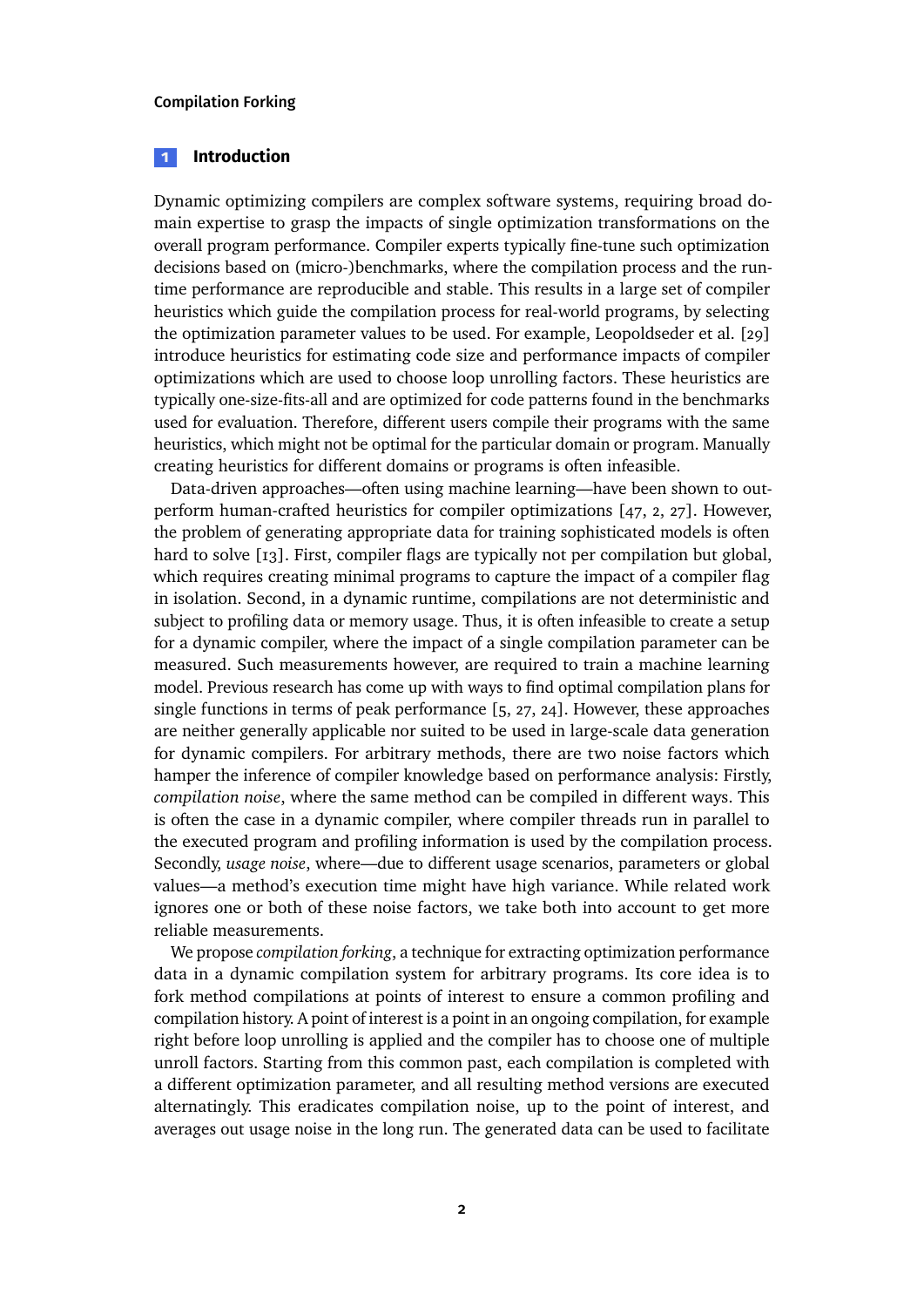quality analysis of compiler optimizations, which can be seen in Figure [1.](#page-2-0) Therein, the hand-crafted loop peeling heuristic in the GraalVM [\[51\]](#page-27-0) compiler is analyzed using compilation forking. The x-axis shows bins for the relative impact on execution time

<span id="page-2-0"></span>

**Figure 1** Loop peeling in the GraalVM compiler.

when applying the loop peeling transformation. It is scaled logarithmically. Therefore, values smaller than one indicate a slowdown caused by peeling and values larger than one a speedup. Outliers are cut off in both directions. The y-axis shows the number of loop peeling transformations in the respective bins e.g., the bin at the x-value 10 holds the number of peeling-transformations that led to a speedup of factor 10. The different grey-scales connect the measured performance impacts with the peeling decision that GraalVM would have made: True positive and true negative counts indicate that the GraalVM compiler correctly applied or neglected a loop peeling transformation. False negatives indicate that the compiler did not apply loop peeling although it would have produced a speedup. False positives indicate that the compiler applied loop peeling although it resulted in a slowdown. Large impacts of peeling result from interference with other optimizations (like vectorization) and rare patterns, where peeling enables removing whole loops. Compilation forking allows for such an assessment of compilation decisions for arbitrary programs.

Additionally, compilation forking can be used to train machine learning models in order to replace human-crafted heuristics, which we show in Section [5.](#page-13-0) In summary, this paper contributes the following:

- Compilation Forking: a novel approach for comparing local optimization decisions in a dynamic compiler under the same conditions on arbitrary programs.
- An elaborate performance measurement strategy that takes compilation noise, usage noise, and OS noise into account.
- A case study where compilation forking data is used to train machine learning models to predict loop optimization parameters.
- An evaluation in which a dynamic highly-optimizing production compiler is matched by learned models for loop optimizations.

The remainder of this paper is structured as follows. Section [2](#page-3-0) gives an overview on machine learning in compilers and related work on data generation. Section [3](#page-5-0) outlines the general process of compilation forking with Section [4](#page-9-0) going into details on implementation specifics. Section [5](#page-13-0) summarizes case studies where we trained machine learning models using data which is generated by compilation forking. Finally, in Section [6,](#page-17-0) we evaluate compilation forking in terms of performance and code size impact. Additionally, we evaluate our machine learning models, to show that compilation forking indeed produces high-quality data.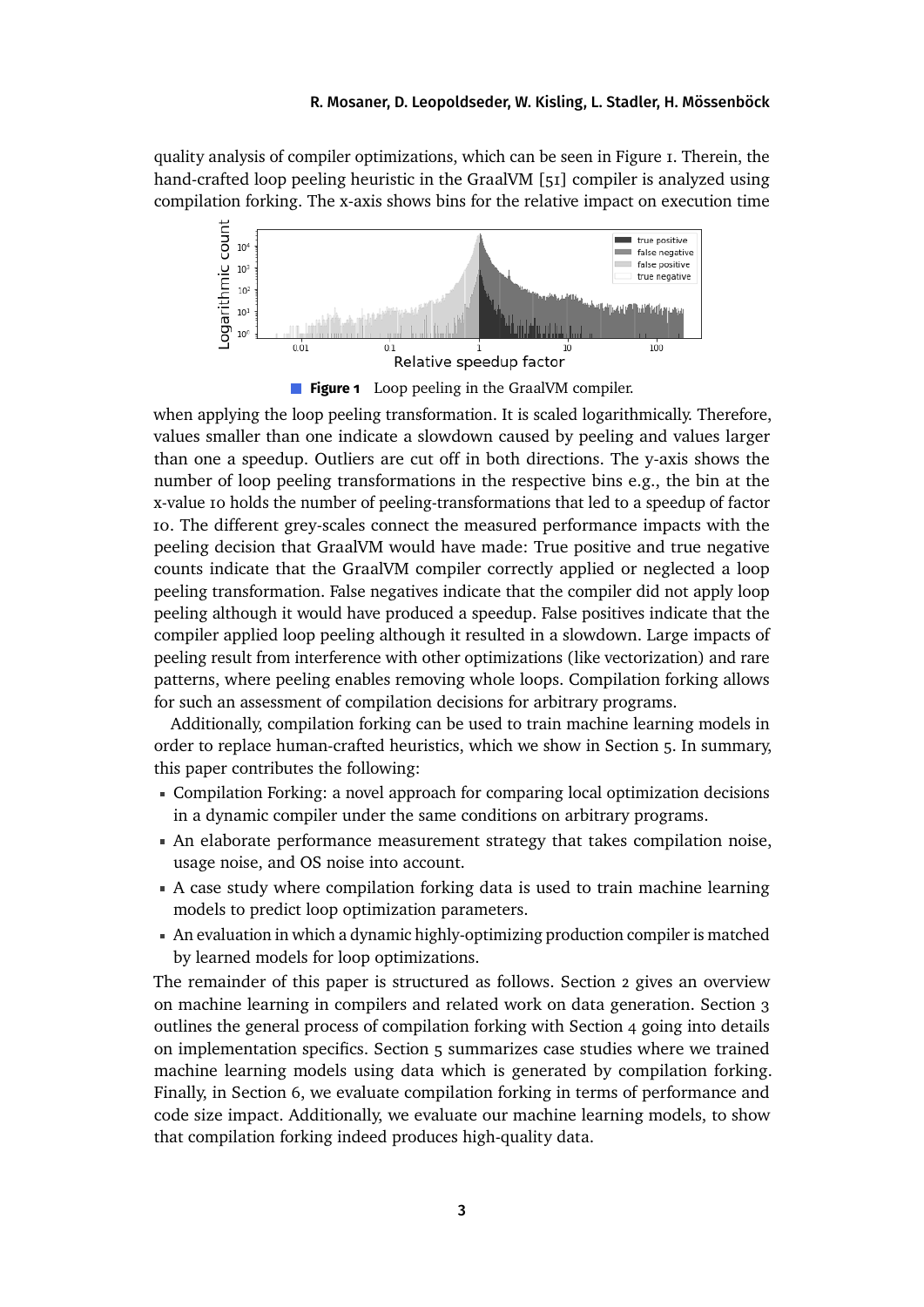### <span id="page-3-0"></span>**2 Background**

In this section, we briefly provide an overview on machine learning in compilers in general. Subsequently, we point towards related work on data generation for machine learning problems in compilers.

### **2.1 Machine Learning in Compilers**

Over the past decades, machine learning models have been shown to outperform hand-crafted compiler heuristics [\[19,](#page-23-1) [47,](#page-26-0) [2,](#page-22-0) [27\]](#page-24-1). Predominantly, learned models aim to improve the peak performance of compiled programs by guiding the compilation process. Other success metrics such as memory usage or code size have been optimized in the past as well [\[10,](#page-22-2) [11\]](#page-23-2). However, decreased memory pressure in modern hardware has led to them being neglected in more recent literature [\[2\]](#page-22-0), apart from few exceptions [\[34\]](#page-25-0).

Machine learning in compilers originates from iterative compilation [\[5,](#page-22-1) [27\]](#page-24-1). Its idea is to repeatedly compile programs with different sets of compiler parameters or a different order of compiler phases. There is extensive work on finding the best global compiler flag setup or phase plan for given programs by using iterative compilation [\[47,](#page-26-0) [2\]](#page-22-0). Furthermore, it can be used for creating a gold standard for evaluating other models or heuristics [\[19\]](#page-23-1). Auto-tuning frameworks, like OpenTuner [\[1\]](#page-22-3), focus on reducing the state space for iterative compilations to converge more swiftly on a near-optimal program compilation. For establishing a more general relationship between source programs and beneficial compilation parameters, source code has been abstracted to descriptive features [\[2,](#page-22-0) [47,](#page-26-0) [27\]](#page-24-1). These features were then used in machine learning models, ranging from decision trees [\[33,](#page-25-1) [43\]](#page-26-1), to genetic algorithms [\[44,](#page-26-2) [10,](#page-22-2) [7,](#page-22-4) [45\]](#page-26-3), support vector machines [\[44,](#page-26-2) [36,](#page-25-2) [41\]](#page-26-4) and neural networks [\[43,](#page-26-1) [32,](#page-25-3) [12,](#page-23-3) [6,](#page-22-5) [24\]](#page-24-2). Developments in the area of deep neural networks have reduced the need for extensive feature engineering and pre-processing by having these tasks taken over by the model itself [\[12,](#page-23-3) [27\]](#page-24-1). Thus, the traditional offline learning pipelines have adopted neural networks as their main instrument. Recently, research towards online learning in compilers has increased. Therein, trained models are improved at run time by rewarding advantageous decisions [\[23,](#page-24-3) [21\]](#page-24-4).

Many different compiler optimizations have been investigated with machine learning models. There are models for performing inlining  $[43, 7]$  $[43, 7]$  $[43, 7]$  or vectorization decisions [\[21\]](#page-24-4), for finding loop unrolling factors [\[33,](#page-25-1) [44\]](#page-26-2) or for addressing the phase ordering [\[23\]](#page-24-3) or skipping [\[24\]](#page-24-2) problems. More general models aim towards predicting the performance impact of arbitrary compiler optimizations, rather than directly predicting the most beneficial optimization decision [\[14,](#page-23-4) [32\]](#page-25-3).

In contrast to the reportedly good results in research, to the best of our knowledge, none of the optimizing compilers in HotSpot, JavaScript V8 [\[46\]](#page-26-5) or GraalVM [\[51\]](#page-27-0) are using machine learning to make decisions during dynamic compilation. We believe that compiler experts back off from employing machine learning black boxes in compilers due to the concern of degrading understandability and maintainability. Thus, despite successful implementations in research compilers such as Jikes RVM [\[7\]](#page-22-4) or MILEPOST GCC [\[19\]](#page-23-1), machine learning is not found in dynamic production compilers.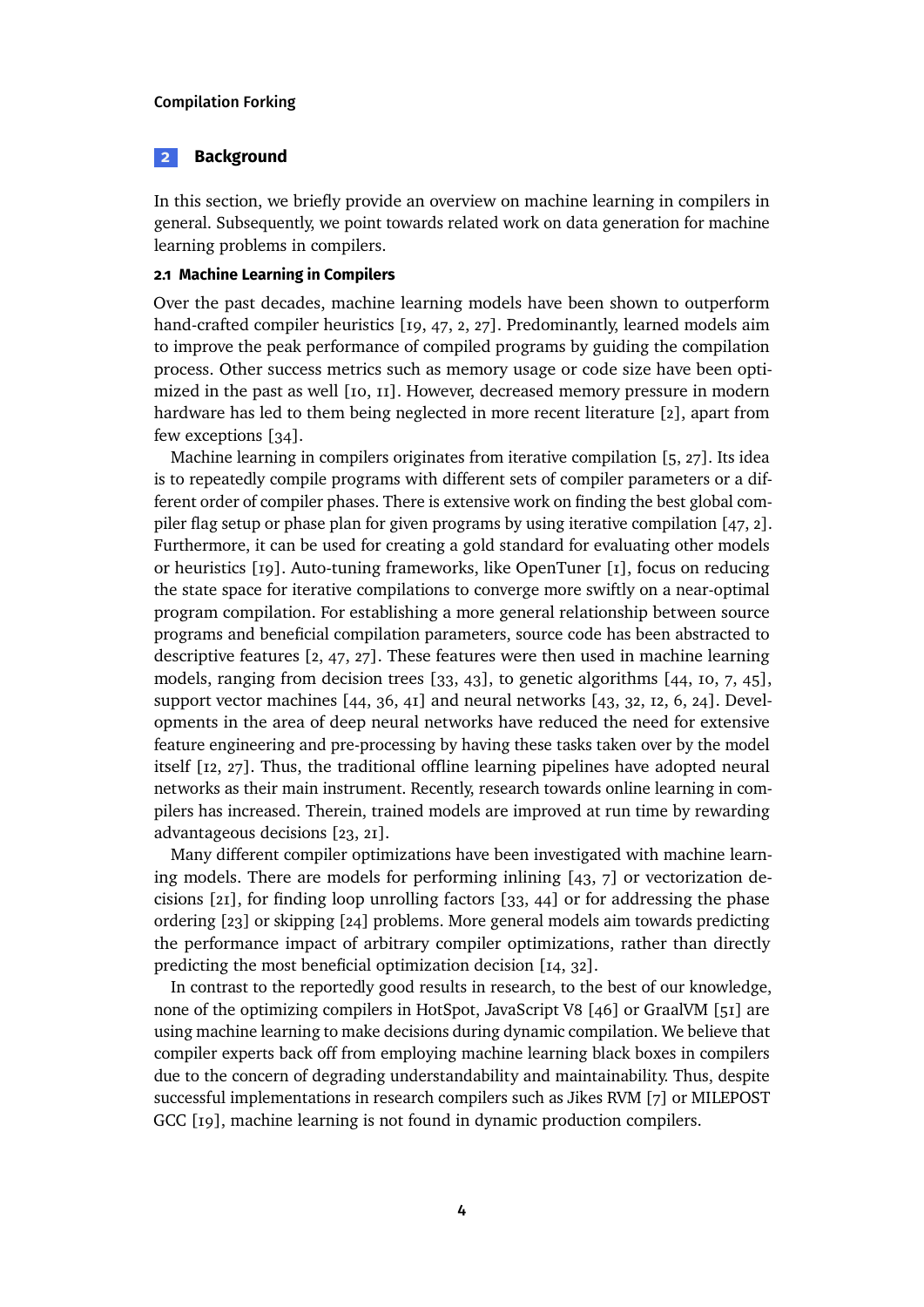### **2.2 Related Work**

In principle, our work is related to iterative compilation [\[5,](#page-22-1) [27\]](#page-24-1) and multi-versioning [\[9,](#page-22-6) [52,](#page-27-1) [26\]](#page-24-5). However, the goal of compilation forking is not to produce near-optimal performance of methods by repeated compilation, but to infer impacts of local optimization decisions for later analysis. To the best of our knowledge, past work mainly optimized global compiler flags in iterative compilation for whole programs [\[19,](#page-23-1) [44,](#page-26-2) [43\]](#page-26-1). For instance, Stephenson et al. [\[44\]](#page-26-2) re-run benchmarks multiple times with the loop unrolling factors set globally to a particular value. They instrument each loop and compare the performance of loops from different compilations to each other. We investigate compilation parameters locally and execute different versions alternatingly in the same program run for better stability.

Fursin et al. [\[18\]](#page-23-5) created an approach for supporting iterative compilation by compiling multiple versions of each function, with differing compilation parameters. However, their work focuses more on finding performance stability patterns, which allows for making iterative compilation more feasible by reducing the evaluation time of different versions. They used the EKOPath compiler, which can be used for statically compiling C, C++ or Fortran programs. Our approach uses a dynamic compilation system with deoptimization [\[49\]](#page-26-6) which enables an even more transparent usage by switching back to one favored version after data generation without interrupting the program.

Multi-versioning [\[9,](#page-22-6) [52,](#page-27-1) [26\]](#page-24-5) is an approach related to iterative compilation, where multiple versions of a function or code snippet are deployed into an executable. At run time, the code which is best optimized towards the current input is selected. Our goal is neither to have multiple versions deployed into a production system, nor to create an optimal version during forking. Rather, we create different (non-optimal) versions to investigate the impact of local optimizations on the function performance in a fine-grained and consistent manner. Based on the gathered information, either improvements in the human-crafted heuristics can be deployed or machine learning models replacing the human-crafted heuristics.

Another research related to our work has been conducted by Sanchez et al. [\[41\]](#page-26-4) in the IBM Testarossa JIT compiler. Starting from the conventional compilation plan, they successively remove optimization phases to compile different versions of a function. After a number of invocations of the function, re-compilation is triggered and another version is compiled with a different compilation plan. By measuring execution times based on processor timestamp counters they try to learn the best compilation plan for a given method. While their approach was successful for reducing start-up time, the overall throughput was reduced for most benchmarks. We hypothesize that their use of overall method execution time (including callees) instead of self time (excluding callees), the small number of training data points, and the goal of learning a whole phase plan for an already optimized compiler were the main reasons for not outperforming the baseline compiler. Thus, we aim to inspect differences arising from compilations in isolation, with compilation forking enabling us to start from a common past.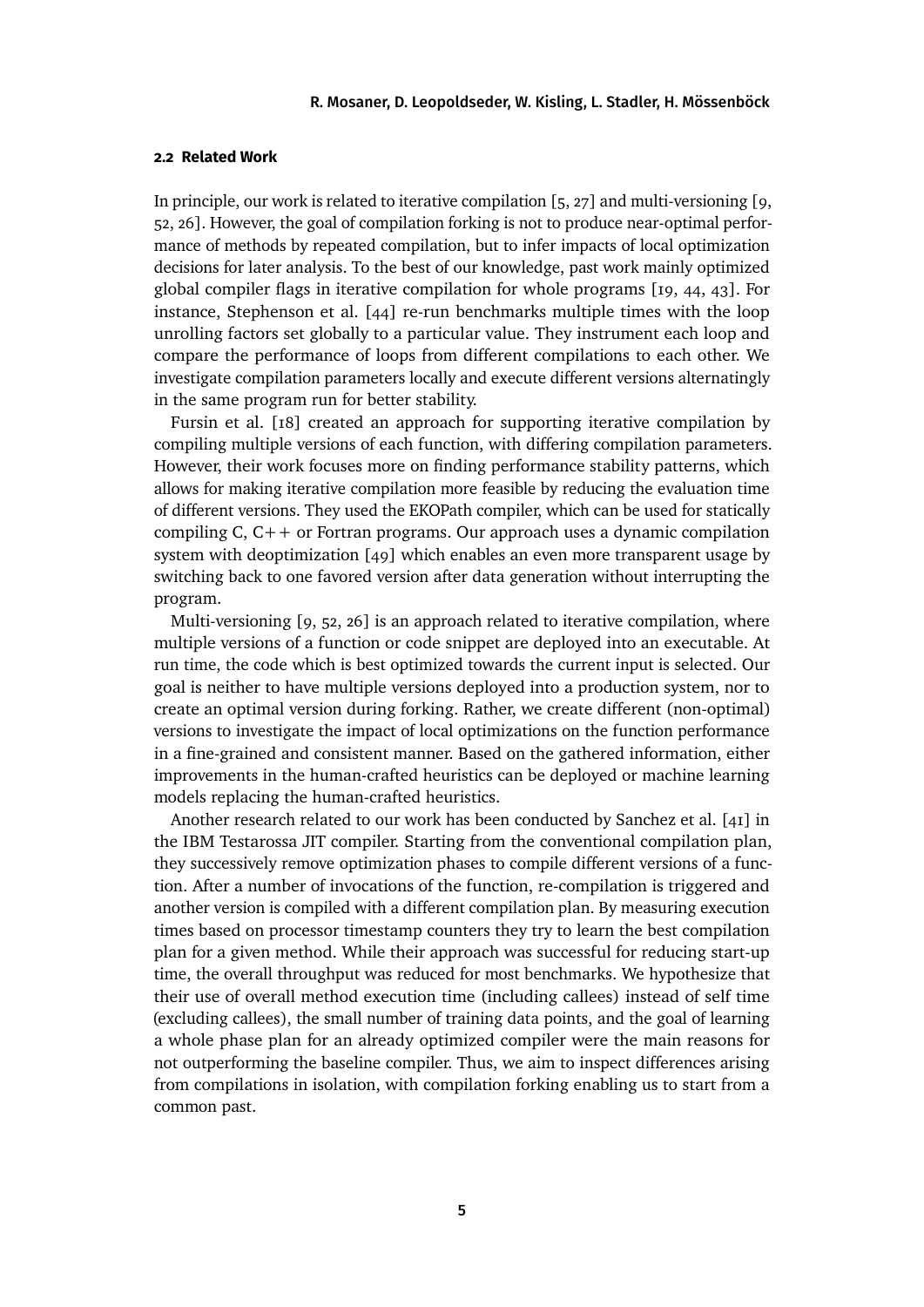Lau et al. [\[26\]](#page-24-5) also use multi-versioning in the IBM V9 compiler to determine the fastest of two versions of a function with statistical significance. They discovered that a large number of function invocations is necessary to correctly identify speedups between different versions: they argue that at least 1000 invocations are necessary to reason about differences in the 10% ranges. Second, they verified that operating system and usage noise indeed average out in the long run. We could confirm both findings in our own work, yet discovered that the longer an application runs and the more observations are recorded the better the overall data quality becomes. In contrast to their work, our system is capable of creating multiple forks per function for all compiled functions of a program run. This allows our approach to automatically extract observations, without any interaction or function pre-selection by the user. This holistic approach is - in part - enabled by our more fine-grained timestamping instrumentation. We extract self time instead of total time because we want to support all features of a dynamic execution system like the JVM, this includes deoptimization, native calls, garbage collections and transitive function calls. For all of the above "function exits" their total time does not contribute to the actual time spent in a single function with respect to function local optimization decisions. This means any knowledge system built upon this data would be biased towards total time, effectively prohibiting us to later learn any correlation between function local features and the performance of a single compiled, non-exited, piece of code. The use of total time limits the scalability of the approach shown in [\[26\]](#page-24-5). Additionally, we do not rely on background worker threads, which might have impacts on the measurements in a meta-circular environment.

More recently, Cummins et al. [\[13\]](#page-23-0) addressed the problem of too few available data from a different angle compared to our approach. In essence, they use data augmentation by synthesizing programs to enlarge the set of benchmark data and thus the set of data points being usable for machine learning in compilers. They reported improvements of over 25% when training a predictive model with the extended, synthesized data. While they generate artificial benchmarks for collecting data, our approach enables executing arbitrary user programs for collecting data.

In their recently published work, Mpeis et al. [\[35\]](#page-25-4) investigated the minimal state of a program to be captured online to later replay that programs under changed conditions offline. While our goals to conduct consistent performance measurements for changed optimization parameters are similar, the approaches are fundamentally different. Additionally, our work is not restricted to side-effect and I/O-free programs.

The span of related work, ranging back more than two decades is still present in recent research and shows that (1) *automated* generation of performance data in a (2) *dynamic compilation* system for (3) *local optimizations* is yet an unsolved problem.

### <span id="page-5-0"></span>**3 Compilation Forking**

We propose *compilation forking*, a technique which allows for flexible data generation during conventional program execution. Figure [2](#page-6-0) shows an abstract depiction of our system architecture. It combines the process of compilation forking with the use case of training a machine learning model from the extracted data. The key idea of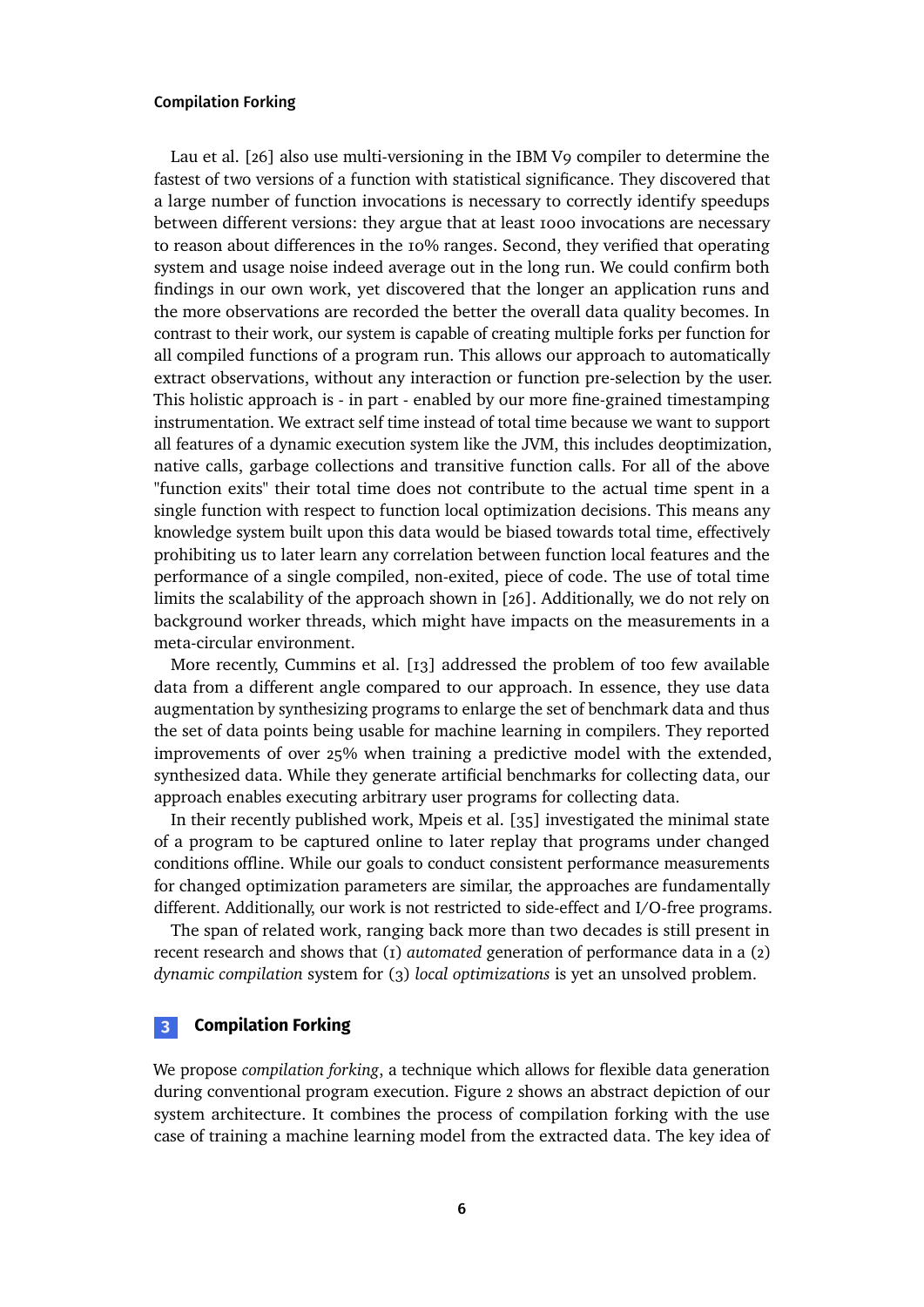<span id="page-6-0"></span>

**Figure 2** System architecture. Forking happens in the *loop peeling phase*.

compilation forking is to create multiple versions of a compilation, sharing the same compilation and profiling history, but going separate ways at a compilation decision under investigation. Figure [2](#page-6-0) shows at the very top the compilation pipeline, where previous transformations such as *OptA* are applied identically to all forks. The center part of the figure depicts the creation of different versions, based on the number of options for *OptX* (e.g. loop peeling). In the center right, the different versions are recombined after they have passed through the remaining compilation pipeline. Each version is executed transparently until enough data is gathered for statistical analysis or machine learning (i.e. training or inference).

Executing multiple versions in a single program run has several advantages over traditional approaches which execute versions in separate runs. In the context of dynamic compilation, compiled functions depend on profiling information, timing and memory conditions. These dependencies and the whole compilation history are automatically taken into account in our approach and thus provide more comparable results compared to iterative compilation. Additionally, executing multiple versions in a single run—preferably alternating—reduces requirements regarding CPU stability and varying background tasks on the execution environment. Lastly, no additional post-processing of data from multiple runs is necessary; one program run suffices to produce consistent performance data. Compilation forking is neither restricted to being used with particular benchmarks, nor to mere execution runs for data generation.

In the following, we present a step-by-step overview of the compiler-agnostic compilation forking approach. As a running example, forking is applied in the *loop peeling* phase (c.f. Section [5.1\)](#page-13-1) for function foo, shown in Figure [2.](#page-6-0) More complex steps and implementation details are explained in respective subsections of Section [4.](#page-9-0)

**Forking Point** Initially, an entry point for compilation forking has to be defined. This can be before any phase in the compilation pipeline where a compilation decision is to be made and its impact needs to be analyzed. Additionally, multiple forking points can be defined, resulting in a nested forking scheme. However, nested forking should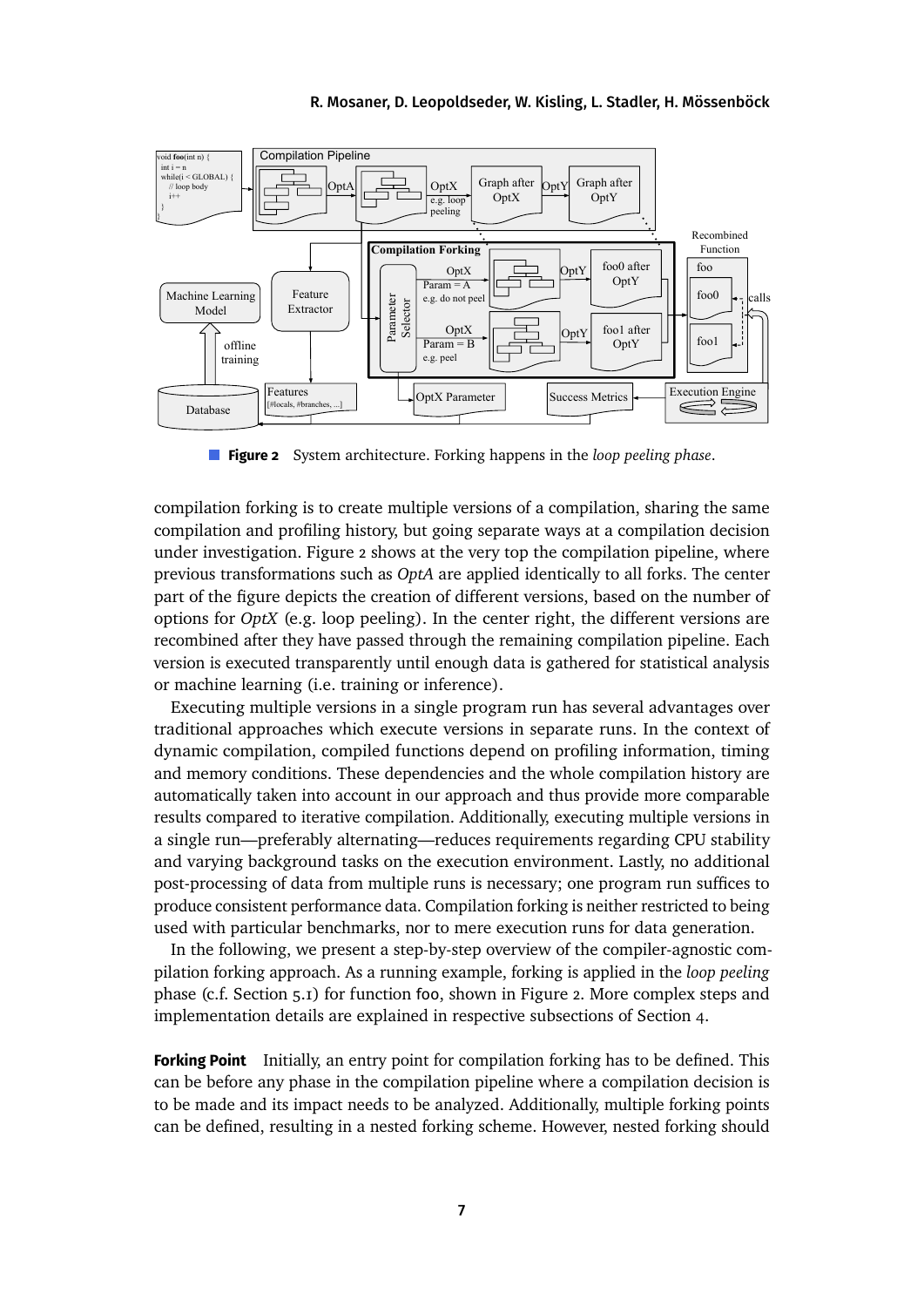be applied with caution, i.e., only for strongly related optimizations to evaluate their interplay. Otherwise, it could lead to the initial problem of not being able to attribute performance changes to particular compilation parameters. A method is processed by all compiler phases preceding the phase at the next forking point, i.e. the forked phase, resulting in a so-called intermediate compilation.

<span id="page-7-2"></span><span id="page-7-1"></span><span id="page-7-0"></span>

**Fork Creation** At a forking point, the intermediate compilation is duplicated n times, with n being the number of compilation parameter values to be explored. In general, compilation parameter values can be either boolean, multi-class nominal or metric. Thus, the state space needs to be reduced to a manageable size. As loop peeling is a boolean decision (peel or not peel), we have to copy function foo only once to cover both scenarios for its while loop. In Section [5.3](#page-14-0) we discuss how we used profiling information to further reduce the state space. After duplication, the forked phase is applied to each copy with the compilation parameter(s) enumerating the set of values to explore. This creates n versions of the intermediate compilation, which only differ in the parameter value for the current phase, but share the same past. For function foo, two forks—foo\_0 and foo\_1—are created, which are shown in Listing [1](#page-7-0) and Listing [2.](#page-7-1) In reality, intermediate compilations would be represented in a compiler-specific intermediate representation and not in source code.

**Feature Extraction** We use the term features as set of all *relevant* information we have about a compilation at a particular point in the pipeline. This includes both information on the compilation unit and on the optimization parameter values chosen for a fork. In a machine learning context, features are the input to a model, which produces a target value as its prediction. Feature extraction has to happen immediately before an optimization is applied.

**Compilation Pipeline** After forking, each fork is run through the remaining compilation pipeline. Parameter values chosen in the forked phase, might have large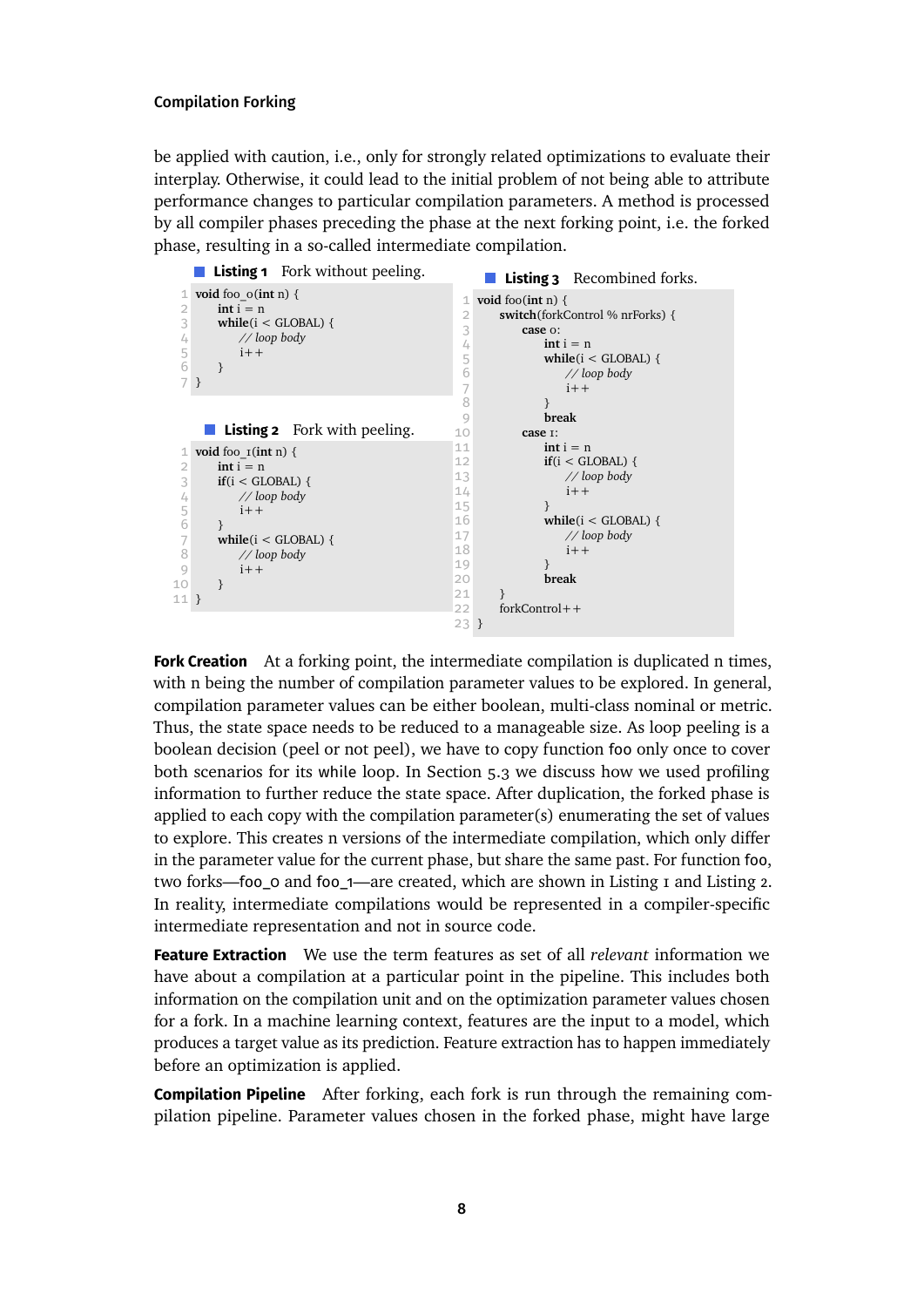impacts on subsequent phases. Also factors such as timing or memory usage might have an impact on the remaining phases, leading to noise in the generated data. Thus, we would interfere with the nature of a dynamic compiler if we set the remaining compilation pipeline to a fixed state.

**Success Metric Instrumentation** After compilation of the forked function has finished, success metrics for all versions need to be extracted for evaluation. Success metrics can either be the more prevalent execution time, but also memory usage or code size. For extracting run-time metrics, we instrument the compiled function to provide the success metrics during execution. A detailed description of how we extract execution time is given in Section [4.1.](#page-9-1)

**Fork Recombination** Eventually, all compiled forks are recombined to a self-contained function. It mimics the initially forked function by transparently dispatching to one of its versions during execution. For the running example, this is schematically depicted in Listing [3](#page-7-2) on source code level, omitting any instrumentation for success metric or feature extraction. There are several advantages of recombining forks into a single function rather than having multiple functions at hand. Overall code size and call overhead are reduced and no undue patches to the deoptimizer and method call logic have to be made. The code size for forked functions might increase a lot, but as the control flows of different forks never merge again, no additional pressure is put on register allocation, which can use the same registers for all forks. A detailed depiction of the fork recombination process for compiler graphs is presented in Section [4.2.](#page-12-0)

**Fork Execution** The execution of forks in the recombined function can follow any kind of order, depending on the instrumentation parameters. In our reference implementation, the forks are executed alternately, as it is indicated in Listing [3.](#page-7-2) In contrast to our approach, Sanchez et al. [\[41\]](#page-26-4) compile a new version of a function after enough (sequential) measurements have been taken. By referring to the work of Lau et al. [\[26\]](#page-24-5), we believe that our approach will better average out CPU frequency jitter and impacts of varying parameters. Garbage collection (GC) caused by one fork execution might impact subsequent fork executions. However, we decided to exclude GC time at safepoints in our timestamp instrumentation, as GC is hard to be attributed to certain functions. After execution the information triplet of features, success metric and compilation decision can be used for training a machine learning model or to find the *best* optimization decision ad-hoc. Using deoptimization, this *best* version can then replace the instrumented, multi-version function initially created by our forking approach.

**Requirements & Limitations** The concept of compilation forking can be implemented in any compiler where optimizations are applied in a deterministic order. However, it is advisable that inlining and other optimizations which work across function boundaries precede the first forking point. Otherwise, the extracted success metric might be polluted by inlinees. For example, using method self time as presented in Section [4.1](#page-9-1) would only work for optimizations after inlining. The types of possible optimizations comprise all those which can be decided based on a set of features observed at the point of an optimization. However, feature extraction and the forking point have to be defined manually for new optimizations.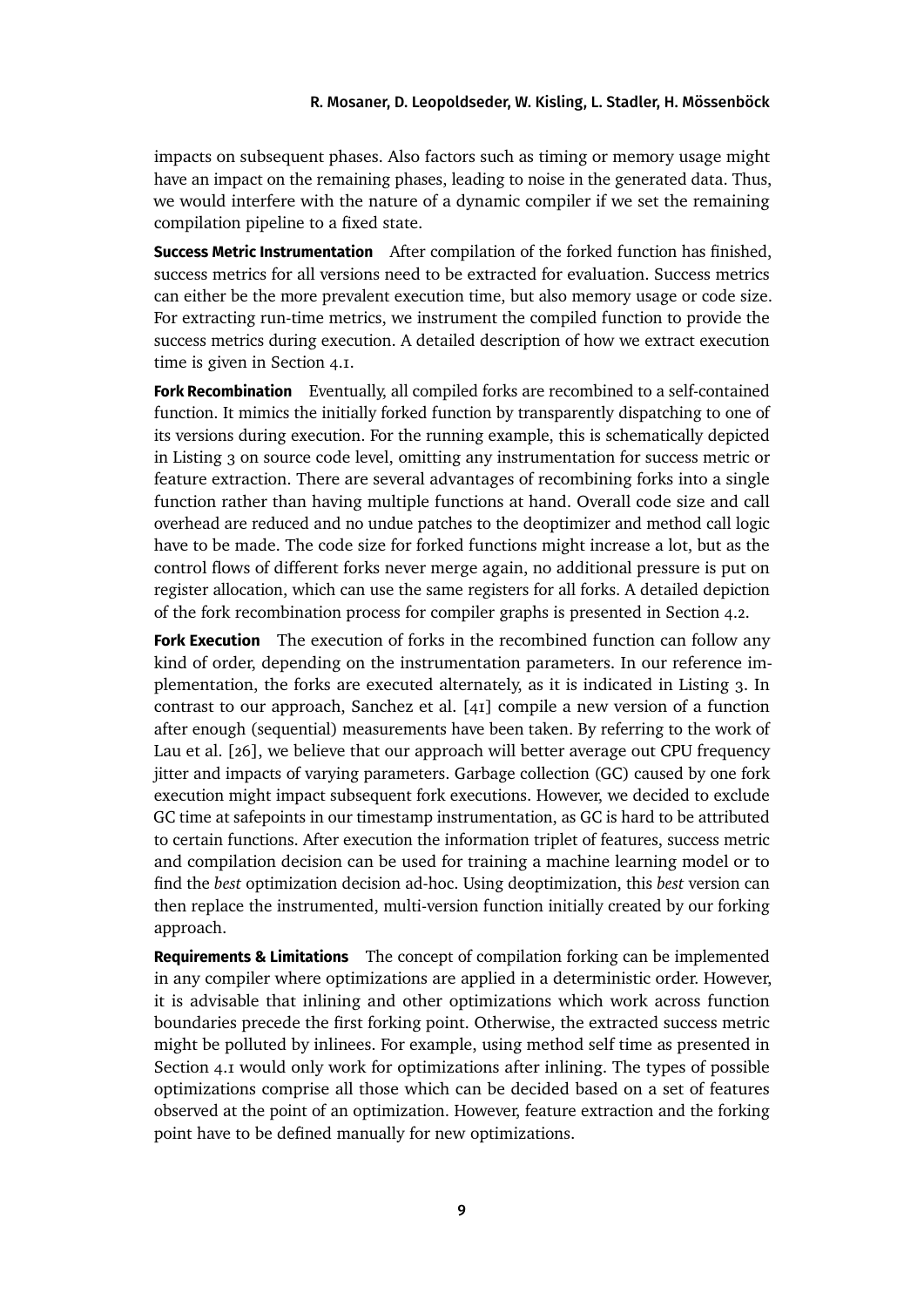Compilation forking is not a holistic approach, but rather allows for analyzing the impact of single or few optimization decisions, where an interplay is expected. For more holistic approaches we refer to recent related work tackling phase ordering [\[23\]](#page-24-3) or skipping [\[24\]](#page-24-2).

### <span id="page-9-0"></span>**4 Implementation**

We implemented compilation forking in the GraalVM [\[51\]](#page-27-0) compiler, a highly optimizing dynamic compiler which is used in production on millions of devices. Our implementation is independent from source code as it directly uses Graal's graphbased intermediate program representation (IR) [\[17,](#page-23-6) [15\]](#page-23-7). The Graal IR consists of two directed graphs, one for control flow and the other for data flow. Nodes in the graph can either have a fixed position in the control flow (fixed nodes) or can be executed anywhere as long as data dependencies are met (floating nodes). By directly instrumenting Graal IR, we can profit from the polyglot features provided by GraalVM and its language implementation framework Truffle [\[50\]](#page-27-2). This enables extracting performance and feature data for any Truffle language, which facilitates training of language-specific machine learning models without additional effort. We now present more detailed implementation insights.

### <span id="page-9-1"></span>**4.1 Timestamp Extraction**

For most compiler optimizations, the impact on the execution time of the compiled function is of highest importance. In this section, we show our instrumentation for extracting *self time* of methods or code snippets. Self time is the time spent executing a method excluding time spent "outside" in calls or at safepoints<sup>1</sup> [\[28\]](#page-24-6). The basic idea behind this instrumentation is shown as pseudo code in Listing [4](#page-9-3) and Listing [5.](#page-9-4) Therein, the self time of the current execution is first aggregated locally by excluding calls (or safepoints). At the end, the current execution time is aggregated to the global, thread safe storage.

<span id="page-9-4"></span><span id="page-9-3"></span>

|        | <b>Listing 4</b> Base function. |        | <b>Listing 5</b> Pseudo instrumentation. |
|--------|---------------------------------|--------|------------------------------------------|
|        | 1 int bar(int n) {              |        | 1 int bar(int n) {                       |
| 2      |                                 |        | $\log t = 0$ , tsi = getTime()           |
|        | $int m = n + r$                 | 3      | $int m = n + r$                          |
|        |                                 | 4      | $\log$ ts <sub>2</sub> = getTime()       |
|        |                                 | 5      | $t + = ts2 - ts1$                        |
|        | $int res = foo(n, m)$           | 6      | $int res = foo(n, m)$                    |
|        |                                 |        | $\log$ ts <sub>3</sub> = getTime()       |
|        | $res = res * 2$                 | 8      | $res = res * 2$                          |
| 9      |                                 | 9      | $\log$ ts4 = getTime()                   |
| 10     |                                 | 10     | $t + = ts4 - ts3$                        |
| 11     |                                 | 11     | aggregate("bar", t)                      |
| 12     | return res                      | 12     | return res                               |
| $13$ } |                                 | $13$ } |                                          |

<span id="page-9-2"></span><sup>1</sup> Points in the program execution where the GC can be safely run. See [https://openjdk.java.](https://openjdk.java.net/groups/hotspot/docs/HotSpotGlossary.html) [net/groups/hotspot/docs/HotSpotGlossary.html](https://openjdk.java.net/groups/hotspot/docs/HotSpotGlossary.html)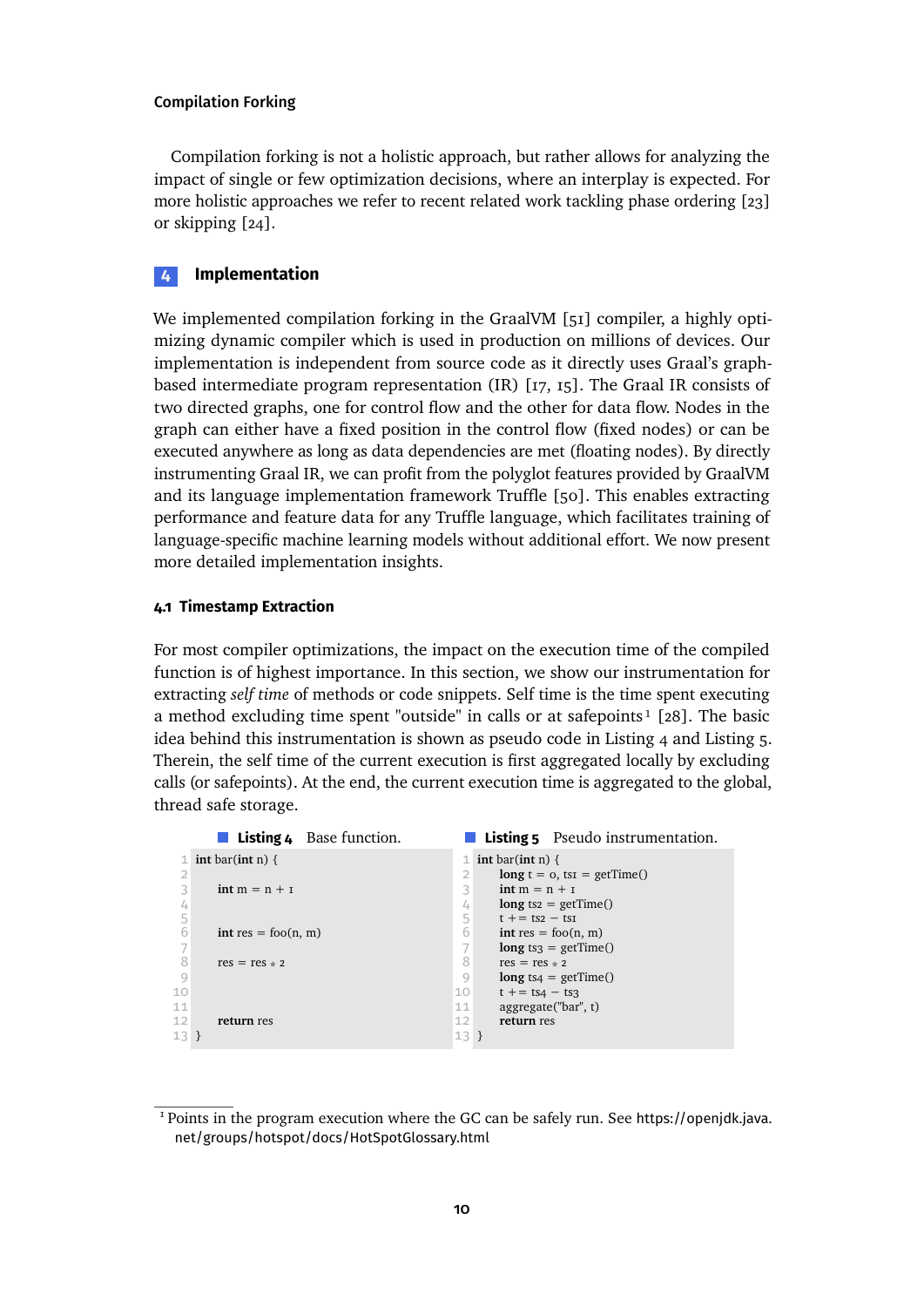<span id="page-10-0"></span>

**Figure 3** Timestamp instrumentation.

The actual instrumentation is added in the graph-based compiler IR, shown in Figure [3.](#page-10-0) Rectangular nodes are fixed nodes, in the sense that their order is preserved in a scheduling process. Circular nodes are nodes for subtraction, which can be executed out of order if data dependencies are met. Timestamps (black nodes) are added after each method entry (=first) node and before each method exit (=last) node, which is shown in the first instrumentation step in Figure [3](#page-10-0) (foo). The difference between these timestamps would correspond to the *total* execution time of the method. To extract *self* time, we add additional timestamps before and after invocations of other methods and safepoints, which can be seen in Figure [3](#page-10-0) (bar). While the instrumentation for measuring self time is more complex, we want to stress the importance of using it instead of total time. Otherwise, optimizations in callees would impact the *measured* performance of the caller. This could lead to an optimization being falsely identified as beneficial or harmful for the caller features. In case of across-function optimizations, like inlining, we can switch to total time to capture the time spent for a whole call.

Each time snippet is calculated by subtracting the start timestamp from the corresponding end timestamps (circular nodes). These measurements are summed up locally (dark grey nodes) for calculating the current method self time. Eventually, before each control flow sink, e.g. return or exception, the current execution time is added to the aggregated self time for this fork. This is captured in the white nodes which also handle the necessary synchronization of that operation. Storing all execution timestamps for a fork at run time would be infeasible with millions of invocations of each fork. However, by storing the aggregated run time of a fork together with its invocation count, we can calculate an average execution time for each fork, similar to [\[26\]](#page-24-5). We assume that—enough invocations provided—different method execution times due to different values of parameters or globals will average out as proven in [\[26\]](#page-24-5). The rationale behind this is the fact, that an optimization can only be considered beneficial, if the *average* execution time of the optimized code is improved.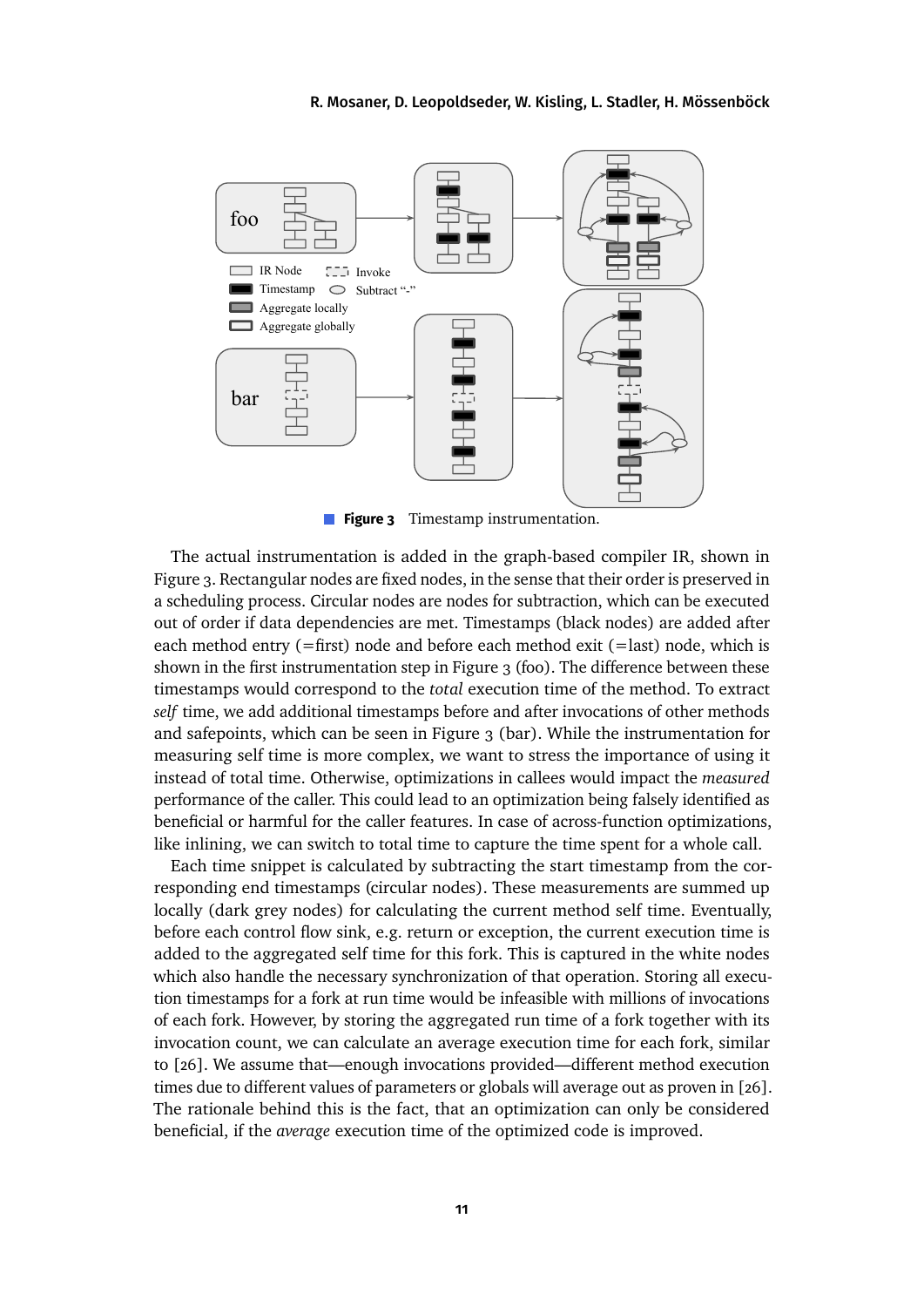**Timestamps** The timestamp values are extracted using Intel's rdtscp<sup>2</sup> instruction. This instruction ensures that preceding instructions are executed before acquiring a timestamp. Additionally, we emit lfence instructions after start timestamps and before end timestamps as shown in Figure [4.](#page-11-1) lfence instructions ensure that instructions scheduled after them will not be executed out-of-order before the lfence instruction is completed. Using the setup as shown in Figure [4](#page-11-1) excludes the time for executing the

<span id="page-11-1"></span>

**Figure 4** RDTSCP and memory fences.

instrumentation logic (e.g. when updating the aggregated local time). Thus, only the end timestamp call "pollutes" our measurement, which is the minimum unavoidable noise when timestamping. Nevertheless, the usage of lfence instructions will impact small or empty measurement regions a lot. In addition, if the performance of different forks is vastly affected by limiting out-of-order executions via lfence instructions, measurement noise might occur. Section [6.1](#page-18-0) shows the overhead of the timestamp instrumentation for different types of functions. We use a data filtering to omit these data points from the result set.

**Local Storage** For the timestamp instrumentation a local slot in the method's stack frame is allocated via instrumentation to track self time across calls and safepoints. This ensures a thread-safe and recursion-supporting self time measurement. A measurement section can either end because of a control flow sink, e.g. return or exception, or an excluded operation such as a method call. Then, the method's stack slot value is updated by adding the difference of the timestamps from the current region.

**Global Storage** The global storage holds the aggregated time of all method executions, which are again subdivided into all forks. It resides in the compiler and is updated once before a control flow sink is encountered. The update is managed via GraalVM's AtomicReadAndAdd operation, which maps to an xadd on Intel and ensures synchronization.

**Outlier Handling** During feature extraction, we extract both static information and profiling information at the time of compilation. Other dynamic information such as

<span id="page-11-0"></span><sup>2</sup> [https://www.intel.com/content/dam/www/public/us/en/documents/white-papers/ia-32-ia-](https://www.intel.com/content/dam/www/public/us/en/documents/white-papers/ia-32-ia-64-benchmark-code-execution-paper.pdf)[64-benchmark-code-execution-paper.pdf](https://www.intel.com/content/dam/www/public/us/en/documents/white-papers/ia-32-ia-64-benchmark-code-execution-paper.pdf)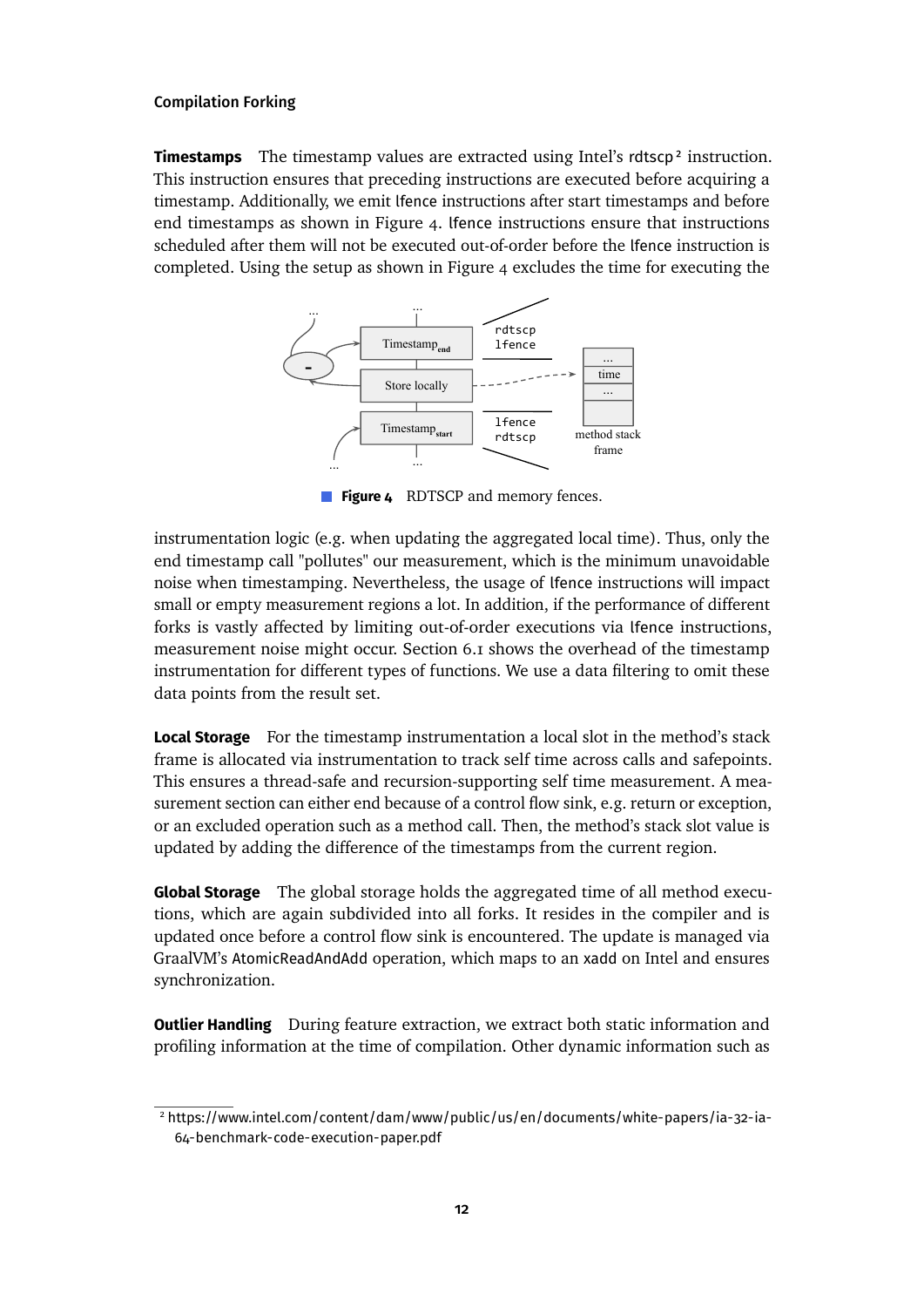values of parameters or globals are not extracted in our approach. However, we argue that performance differences caused by different values of parameters or globals will cancel out in the long run [\[26\]](#page-24-5). However, noise from operating system (OS) interference still might occur and is hard to avoid in a real-world environment. The potential sources for OS noise include scheduling, context switches, memory usage and caching. We empirically checked that this noise is not introduced by our approach or instrumentation, by experimenting with native C programs, which exhibited similar OS noise. This experiment confirmed that while most execution times are stable, outliers from OS noise can exceed the average execution time by orders of magnitude. This can especially distort results for short-running methods. To counter OS outliers, we implemented an on-the-fly outlier removal as a transparent, yet aggressive addition to our timestamp instrumentation. It compares each locally aggregated execution time to the global average execution time for the fork. Depending on an outlier threshold local times may be omitted from being added to the global counter. Consistently, the invocation counter is not increased if an outlier is detected. With this measure, outliers accounting for sometimes 10% of the total execution time could be filtered out. However, we have to point out that it is impossible to distinguish between outliers caused by OS noise and outliers from extreme usage patterns. An single invocation of a fork with a exceptionally large parameter value would therefore likely be classified as an outlier. We are also experimenting with the use of a real-time OS to investigate the outlier behavior in a fully controlled environment, which might be put to use in the future.

### <span id="page-12-0"></span>**4.2 Fork Recombination**



<span id="page-12-1"></span>Fork recombination happens at the very end of the compilation pipeline. All compiler

**Figure 5** Fork recombination.

graphs originating from one or multiple forking events are merged into a combined graph resembling a pseudo-function. Figure [5](#page-12-1) depicts the recombination process for a function where forking has been applied in the loop peeling phase. Initially, each fork is compiled on its own, including timestamp instrumentation or any other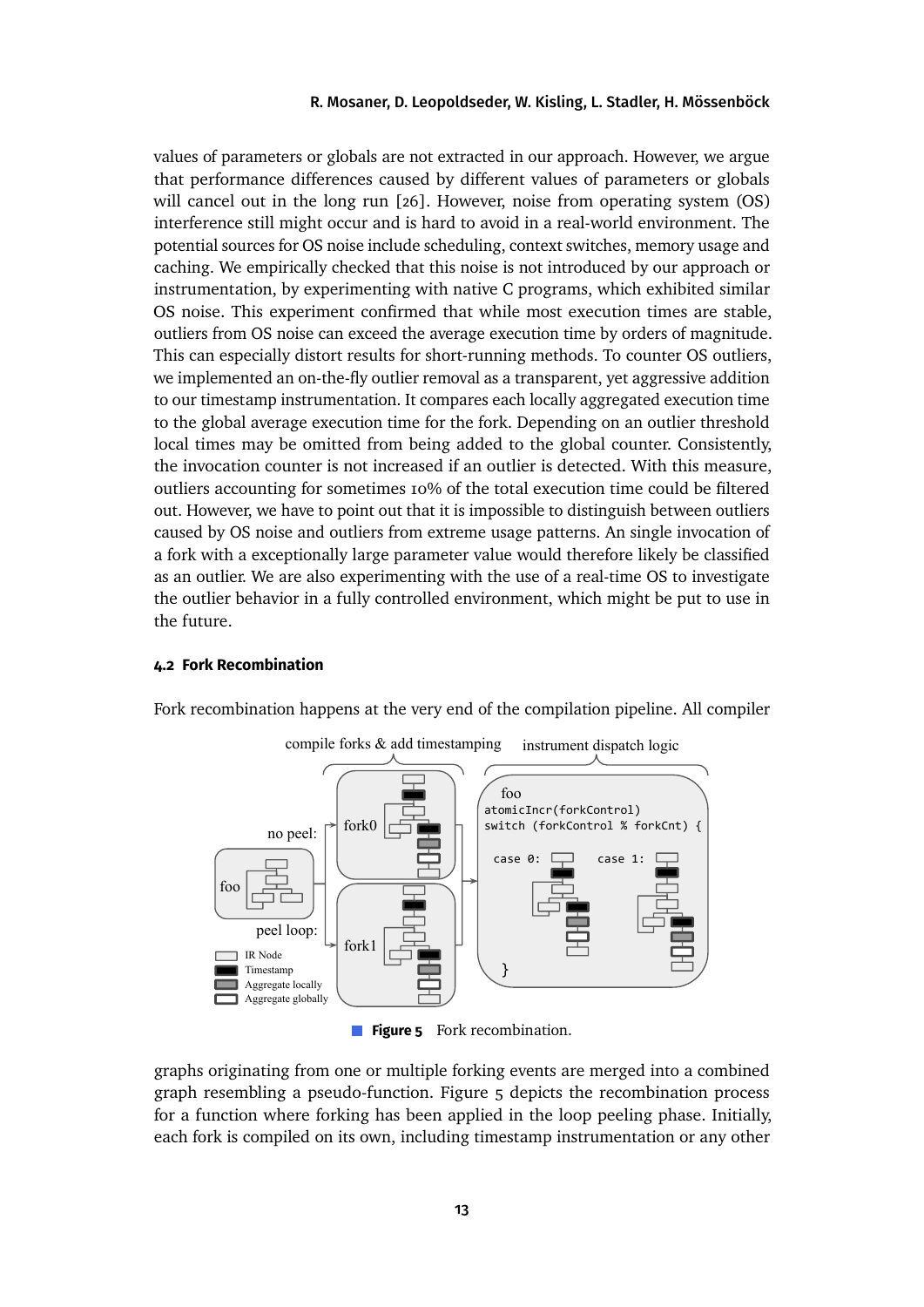success metric measurement. Eventually, the forks are recombined by copying their graphs into different branches of a switch. This switch—shown in source code for simplicity—controls the fork execution. In Figure [5](#page-12-1) an alternating execution of the two forks is enforced. The *forkControl* variable is stored in the compiler, as discussed in Section [4.3.](#page-13-2) During code generation, it has to be ensured that all switch-cases are aligned identically. Otherwise, varying alignment can cause reproducible performance differences.

### <span id="page-13-2"></span>**4.3 Data Structures**

To avoid pressure on the garbage collector, which could impact the program execution, we store dynamically extracted performance information in a pre-allocated array of type long. This array is static, resides in the compiler and is persisted at the time of success metric collection or at program termination, at the latest. The storage format is shown in Figure [6.](#page-13-3) *C1* denotes the first forked compilation unit, with *C1F1* to *C1Fn*

<span id="page-13-3"></span>

| constant length N<br>Compiler              |      |                    |          |                     |      |                         |           |  |  |  |
|--------------------------------------------|------|--------------------|----------|---------------------|------|-------------------------|-----------|--|--|--|
| C <sub>1</sub><br>fork control invocations | CIF1 | C1F1<br>total time | $\cdots$ | C1Fn<br>invocations | C1Fn | total time fork control | $\ddotsc$ |  |  |  |

**Figure 6** Storage format for performance data.

summarizing all its forks. The first field for each compilation unit is the *fork control*, which is used to choose the next fork to be executed (see Section [4.2\)](#page-12-0). Right after the *fork control*, we store for each fork the number of invocations and the total execution time. All array indices are compiled as constants in the instrumentation code.

## <span id="page-13-0"></span>**5 Case Studies: Loop Optimizations**

In this section, we show case studies on how compilation forking can be used as a flexible data generation framework for machine learning in compiler optimizations.

### <span id="page-13-1"></span>**5.1 Optimizations**

**Loop Peeling** Loop peeling [\[3\]](#page-22-7) is a transformation which moves a certain number of loop iterations in front of or behind the loop by copying the loop body. An example can be seen in Listing [1](#page-7-0) and Listing [2.](#page-7-1) Peeling can eliminate null-checks within a loop, which are then performed only once outside the loop. In the GraalVM compiler, only the first iteration may be peeled. While the impact of loop peeling is generally considered low, our research with compilation forking showed that interference with other loop optimizations, especially vectorization, can have significant impacts which can be seen in Figure [1.](#page-2-0)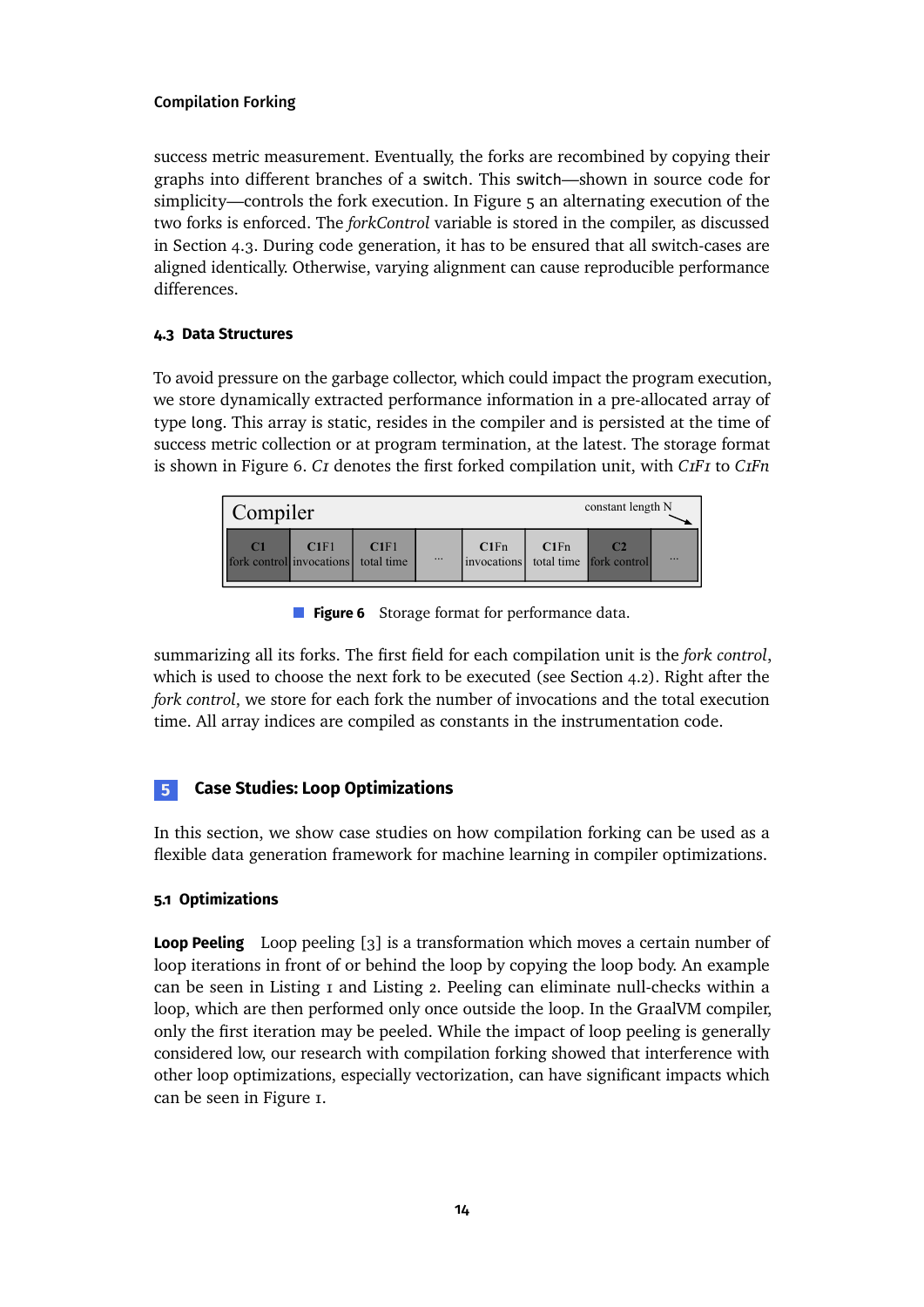<span id="page-14-1"></span>

| Category  | Features                                                   |
|-----------|------------------------------------------------------------|
| General   | size; depth; isNested; #children; #backedges;              |
|           | #exits; isVectorizable                                     |
| Execution | frequency; has[Exact/Max]TripCount; canOverflow            |
| Nodes     | #fixedNodes; #floatingNodes; #[IRNodeType]                 |
|           | #[EdgeType]IntoLoop; #[EdgeType]InLoop;                    |
| Edges     | #[EdgeType]OutOfLoop                                       |
| Operands  | #[object/int/float]Stamps; #[volatile/static]FieldAccesses |
| Parent    | hasParent; parentSize                                      |
| Graph     | size; #loops; maxLoopDepth; #branches; #[IRNodeType]       |

**Table 1** Loop feature overview.

**Loop Unrolling** Partial loop unrolling [\[3\]](#page-22-7) is an optimization where the loop body is duplicated a certain number of times within the loop. Accordingly, the loop stride and the loop condition are adapted to fit the enlarged loop body and thus a smaller number of iterations. Loop unrolling can reduce the overhead of loop condition checks and can produce larger basic blocks, enabling more optimizations. The number of duplications is called *unroll factor*, the choice of which is the key of this optimization.

#### **5.2 Features**

In our case study, we focus on two loop-related optimizations — peeling and partial unrolling — introduced in Section [5.1.](#page-13-1) These optimizations use features that describe the loop to be optimized. We decided to base our features on the Graal intermediate program representation (IR) rather than on source code. Therefore, we can profit from the GraalVM's language implementation framework Truffle [\[50\]](#page-27-2) which enables executing Java, JavaScript, Python or LLVM [\[40\]](#page-26-7) programs. Also other approaches [\[6,](#page-22-5) [36\]](#page-25-2) have used IRs—mostly LLVM IR—to support multiple source languages. Table [1](#page-14-1) gives an overview of the features we extracted for loop-related optimizations. Other optimizations, for example duplication [\[30\]](#page-24-7), would need a different set of features to describe the program parts to be optimized. The total number of potential features is approximately 1000 before applying any filters. This large number results from the fact that we use the node counts of the different IR node types (of which there are more than 450) in the loop and the enclosing graph as features.

### <span id="page-14-0"></span>**5.3 Data Generation**

When using compilation forking for loop-related optimizations, we work with the assumption that loops have no impact on each other when being optimized. This means that the speedup/slowdown resulting from transforming a loop li is independent of a preceding or succeeding transformation of loop l2. While this is a bold assumption and might not hold in some cases, interference should be low for non-nested loops. Our assumption results in a linear dependency between state space size and number of loops per function. Currently, we reduce the number of forks by selecting the most frequently executed loops as targets for creating forks. This information is provided as part of the profiling information provided by GraalVM [\[16\]](#page-23-8). Altogether, one fork for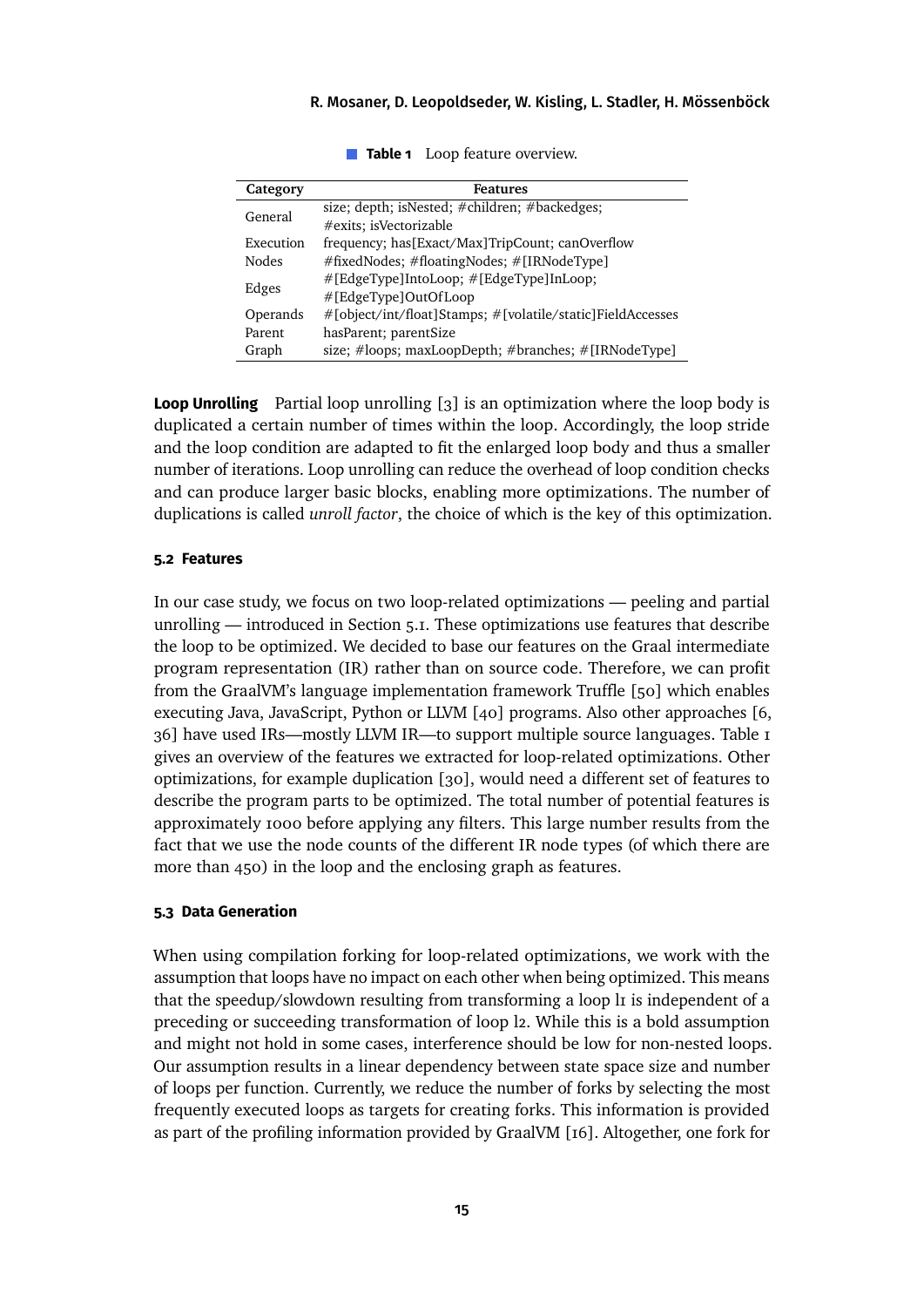each loop and for each optimization parameter value is created, along with a baseline fork without any optimized loops. For loop peeling, in each fork exactly one loop is peeled. For loop unrolling, each fork has exactly one loop unrolled with one specific unroll factor of 2, 4, 8, 16 or 32. The differences between the average execution times of fork and baseline can be considered as the success metric for the optimization. We used state-of-the-art industry and research benchmark suites such as *DaCapo* [\[4\]](#page-22-8), *DaCapo Scala* [\[42\]](#page-26-8), *Renaissance* [\[39\]](#page-25-5) and *Octane*[3](#page-15-0) for generating data, as well as a micro-benchmark suite including more recent JVM features such as lambdas and streams. To minimize noise, we disabled CPU frequency scaling, hyperthreading and vendor-specific features which impact performance.

### **5.4 Data Preprocessing**

The implemented outlier removal handles large outliers. Nevertheless, small outliers still result in noise in the performance measurements. Thus, we apply filters to increase the consistency of the training dataset and consequently the trained model. Simple filters reduce noise susceptibility by removing compilations where forks either do not exceed a minimum number of invocations or a minimum average execution time. We experimented with filtering out data with very small speedups or slowdowns which may likely be overshadowed by noise. Additionally, small speedups or slowdowns indicate that the optimization decision is of not much importance, as the (performance) outcome is similar in any case. By removing such data, the trained model will be forced to focus on learning the more important decisions, where performance impacts are of higher significance. Apart from success metric filters, we also applied filters to reduce the feature space, i.e., the number of inputs to the model. There are many features with little information. A feature is deemed more informative the more different feature values are found throughout the dataset. Many IR nodes appear very rarely or not at all in whole benchmark suites leading to many IR node count features being zero for most data points. We conduct a sparsity check to remove such features, which allows us to heavily reduce the feature space. For loop peeling we reduced the number of features for model training to 299 and for unrolling to 257. All features are standardized before use by subtracting their mean and dividing by their standard deviation. The number of raw and filtered data points for each benchmark suite can be found in Table [2.](#page-16-0)

### **5.5 Model Training**

We evaluated a multitude of models with different filtering and hyperparameter setups by using state-of-the-art machine learning frameworks for Python: PyTorch [\[37\]](#page-25-6) for neural networks, scikit-learn [\[38\]](#page-25-7) for dimensionality reduction, random forests (RF) and support vector machines (SVM) as well as the XGBoost [\[8\]](#page-22-9) framework for gradient boosting. However, shallow models such as logistic regression, decision trees, SVMs

<span id="page-15-0"></span><sup>3</sup> <https://github.com/chromium/octane>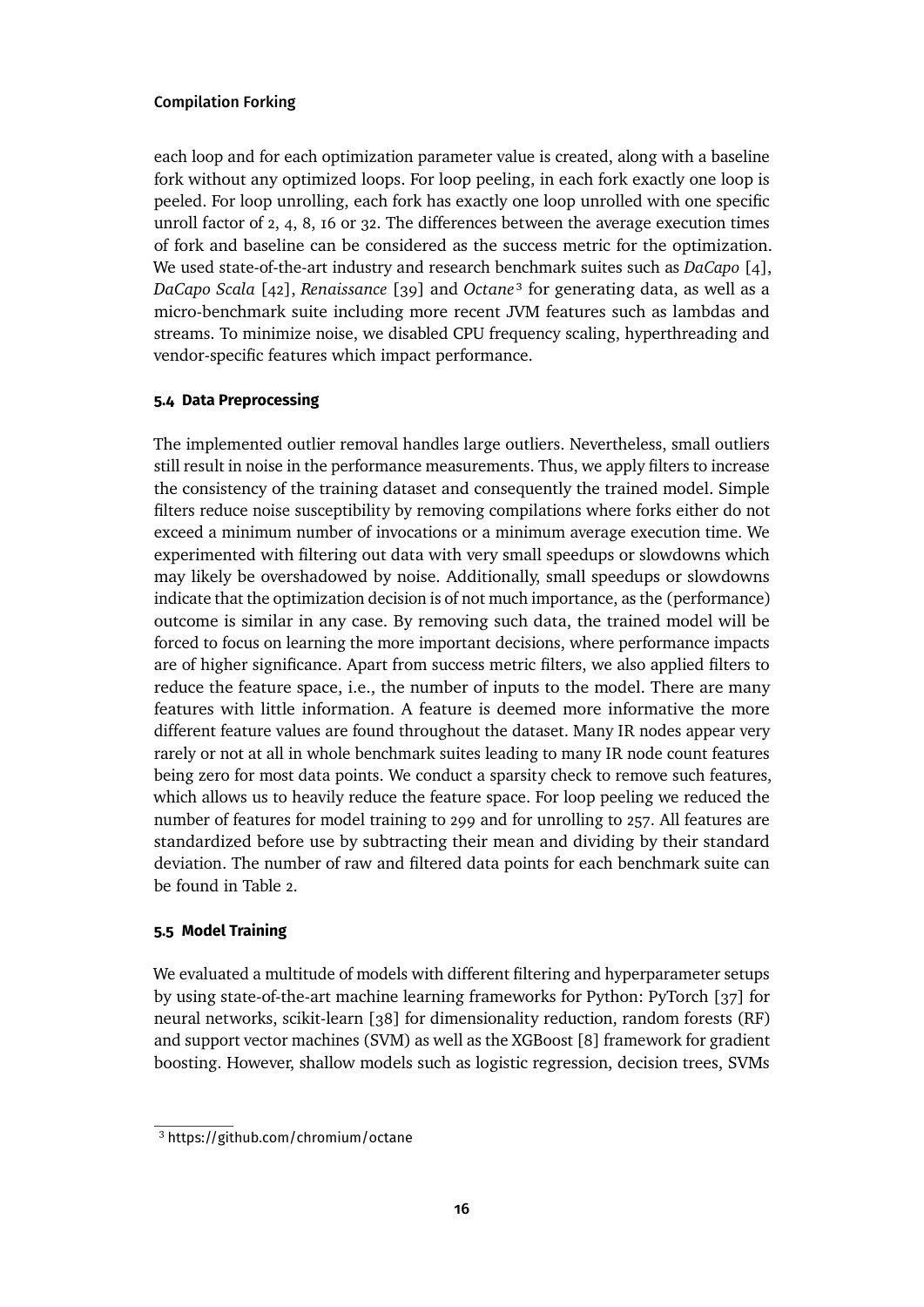<span id="page-16-0"></span>

|               | peeling | unrolling |                    |             |          |       |
|---------------|---------|-----------|--------------------|-------------|----------|-------|
| Suite         | raw     | filtered  | $\lceil 96 \rceil$ | raw         | filtered | Г%1   |
| DaCapo        | 28928   | 23697     | 81,9               | <b>290I</b> | 2083     | 71,8  |
| DaCapo Scala  | 47138   | 40455     | 85,8               | 4832        | 3770     | 78,0  |
| Renaissance   | 128541  | 109945    | 85,5               | II009       | 8154     | 74, I |
| <b>Micros</b> | 243434  | 207200    | 85,1               | 30359       | 22598    | 74,4  |
| Octane        | 14079   | I2949     | 92,0               | 707         | 508      | 71,9  |

**Table 2** Data overview.

and RFs were insufficient in terms of prediction accuracy. This led us to different kinds of fully-connected neural networks (FCNNs). For the network layout, we tried small dense networks with up to 10 layers and a few million parameters to deeper residual networks with up to tens of millions of parameters. The latter have been shown to produce good results for tabular data [\[20\]](#page-23-9). Such residual networks with ten residual blocks and full pre-activation as described by Kaiming He et al. [\[31\]](#page-25-8) produced the best results for peeling and unrolling. As optimizer we employed either plain Adam or AdamW, providing decoupled weight decay [\[25,](#page-24-8) [22\]](#page-24-9). We decided to train classification models in case of binary decisions such as peeling and a regressor to predict the speedups of different unroll factors. As loss function we used binary cross entropy (BCE) for classification and mean squared error (MSE) for regression. We scaled these losses by a function of the absolute logarithmic speedup and the aggregated execution time to give more importance to data points with a higher expected absolute speedup that have more impact on the overall benchmark time. In the models we use regularization layers and dropout to counter overfitting.

We used a cross-validation approach, where we randomly divided benchmarks into groups of five. A model is trained on all data except the five benchmarks from the corresponding evaluation group. Following this approach, we trained 28 models with identical hyperparameters for peeling and unrolling each. Therefore, each model is evaluated on truly unseen data in Section [6.2.](#page-19-0) The networks were trained for 2000 to 3000 epochs with a declining learning rate every 400 epochs. While training, we used a train-validate-split (90% train, 10% validate) to get insight into the training progress. The two resulting models are summarized in Figure [7.](#page-16-1)

<span id="page-16-1"></span>

**Figure 7** ML models for peeling and unrolling.

We also experimented with overfitting on single benchmarks, where we used gradient boosting due to its faster training. For this, we used XGBoost and allowed for an ample number of estimators (500), which led to an overfitting of up to 98 percent.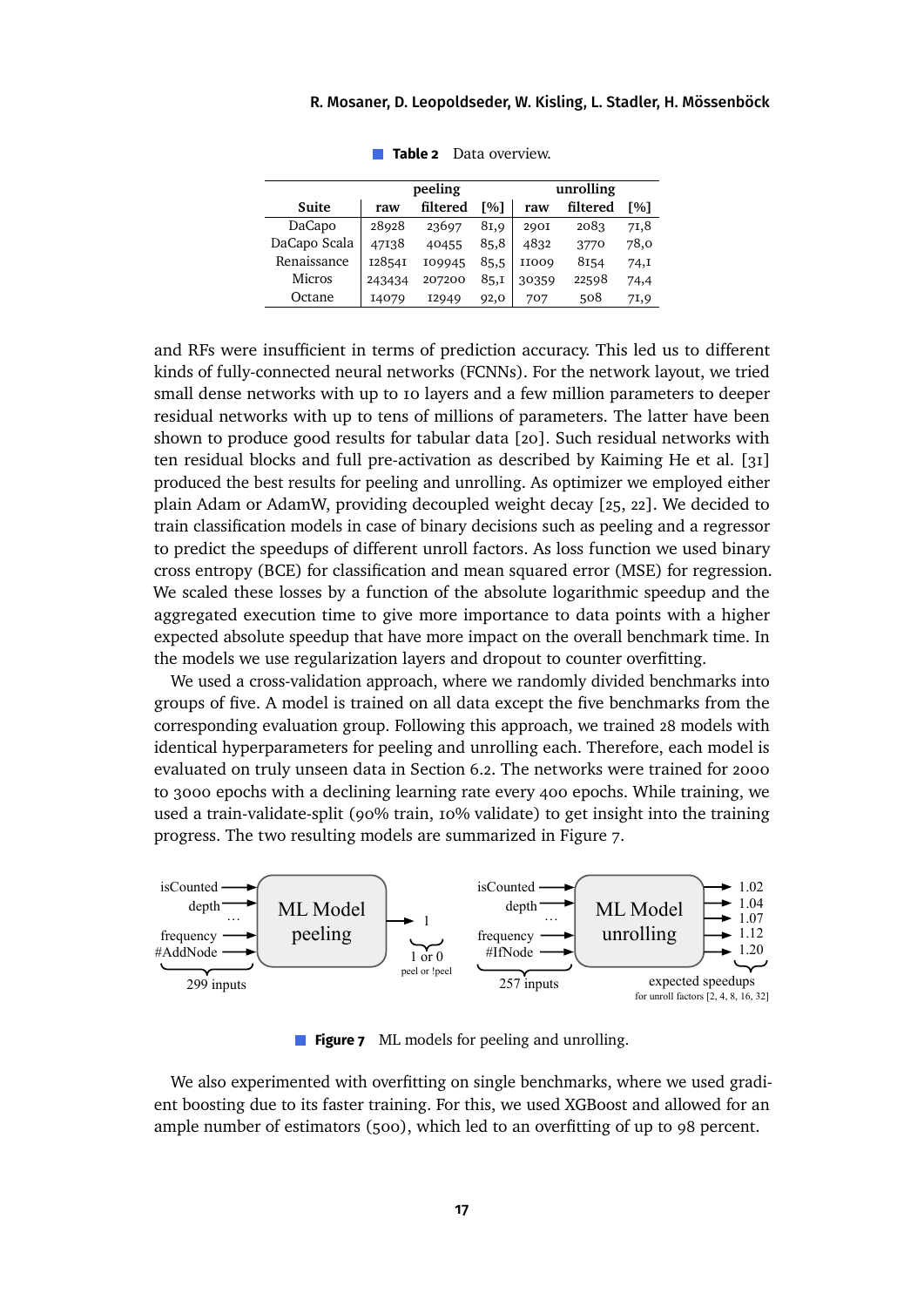#### **5.6 Model Evaluation**

Evaluating multiple models in the compiler on all benchmarks is a time-consuming task. However, standard metrics such as accuracy, precision, recall or F1-score do not reflect the quality of the estimator in terms of total performance. For quickly selecting which models to test in the compiler, we estimated the performance impact on benchmark level by employing a custom heuristic.

Based on compilation forking data, this heuristic estimates the execution time  $\tilde{t}_m$  of a method *m* with predicted optimization parameters: We calculate the impacts of each compilation decision *d* in *m* compared to the baseline. Loop related optimizations yield one decision per loop and each decision can be represented by multiple forks. For example, in forked loop unrolling each unroll factor is mapped to one fork per loop. We select for each compilation decision *d* the fork where the parameter *p* under investigation matches the predicted value. Then, we extract the average execution time for the predicted decision  $\bar{t}_d{}^p$  and calculate the difference to the baseline execution time  $\bar{t}_b$ . This difference denotes the expected speedup or slowdown for an optimization decision. The total execution time impact results from summing up the per-decision impacts. This total execution time impact is added to the baseline average execution time  $\bar{t}_b$  and scaled by the total invocations *i* of the method, resulting in the expected absolute execution time  $\tilde{t}_m$ . This is summarized in Equation [\(1\)](#page-17-1).

<span id="page-17-1"></span>
$$
\tilde{t}_m: \quad \text{estimated average execution time of m} \\
\tilde{t}_m = i \left( \left[ \sum_d \bar{t}_d{}^p - \bar{t}_b \right] + \bar{t}_b \right) \frac{d}{\bar{t}_d} \quad \text{optimization decision} \\
\text{average execution time} \\
\text{with parameter p in decision} \\
\tilde{t}_b: \quad \text{Baseline of the method}\n\tag{1}
$$

Finally, we sum up all method execution times to estimate the per benchmark execution time when using a learned model. When exporting the default compiler decisions during forking, the same heuristic can be used to calculate the expected execution time in the current compiler. Additionally, an estimate of the best possible execution time can be made by using the minimum average execution time for each decision *d*. However, the heuristic relies on the assumption that decisions in the same method do not influence each other. It should therefore be taken as an estimator only.

### <span id="page-17-0"></span>**6 Evaluation**

We evaluated our approach twofold. First, we show the performance and code size impacts of compilation forking itself. Second, we show its applicability, by evaluating machine learning models, which are trained using the generated data.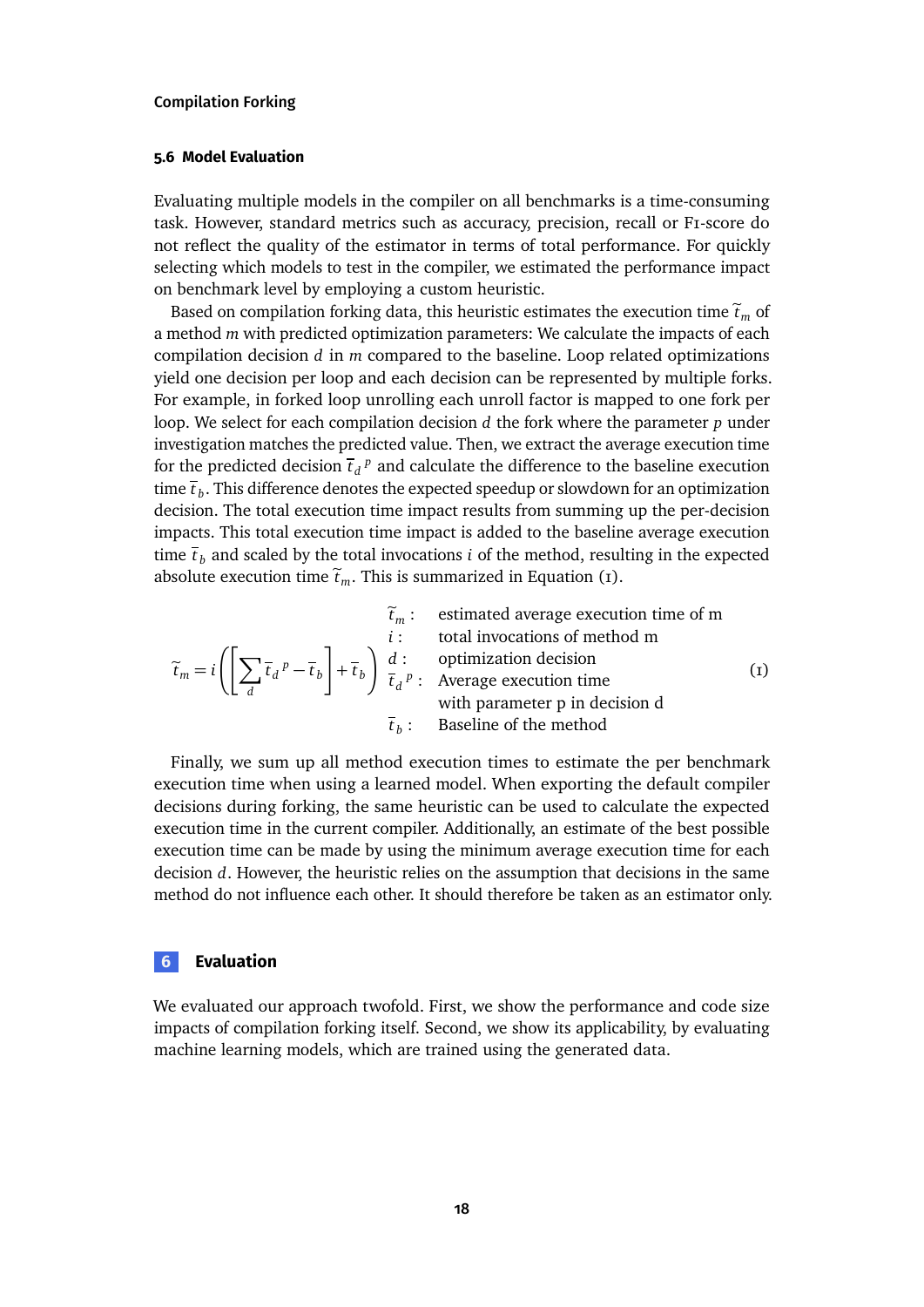<span id="page-18-1"></span>

r. **Figure 8** Performance and code size impact of forking. Lower is better.

### <span id="page-18-0"></span>**6.1 Compilation Forking**

As explained previously, compilation forking allows us to compare different optimizations based on the same compilation history. The performance of optimized parts is measured by instrumentation, which is excluded from time measurements. In the presented approach, the performance data is generated and processed offline, either by compiler experts analyzing compiler performance or when training machine learning models. Therefore, we consider compilation forking to be a non-performancecritical mode, where impacts on total execution time and code size are negligible. Nevertheless, we want to show how the impact on those metrics can vary depending on the compiled code and the number of forks. Note, that we now evaluate the *overall* performance *including* the instrumentation overhead; the *measured and extracted* performance numbers are not impacted by the instrumentation overhead.

Figure [8](#page-18-1) shows two functions and the overhead in terms of execution time and code size. The following configurations were tested, which build on top of each other: *default*: GraalVM without any changes; *timestamping*: timestamp measurement; *instrumentation*: outlier removal and invocation counting; *forks*: a number of identical forks created from the original function. The first function recursively calculates the nth Fibonacci number. A single invocation is executed very fast, but the recursive nature leads to many calls. The second function calculates a sum in a loop. An invocation has significantly higher workload, depending on n. Each measurement was executed 50 times with 10000 calls of the function.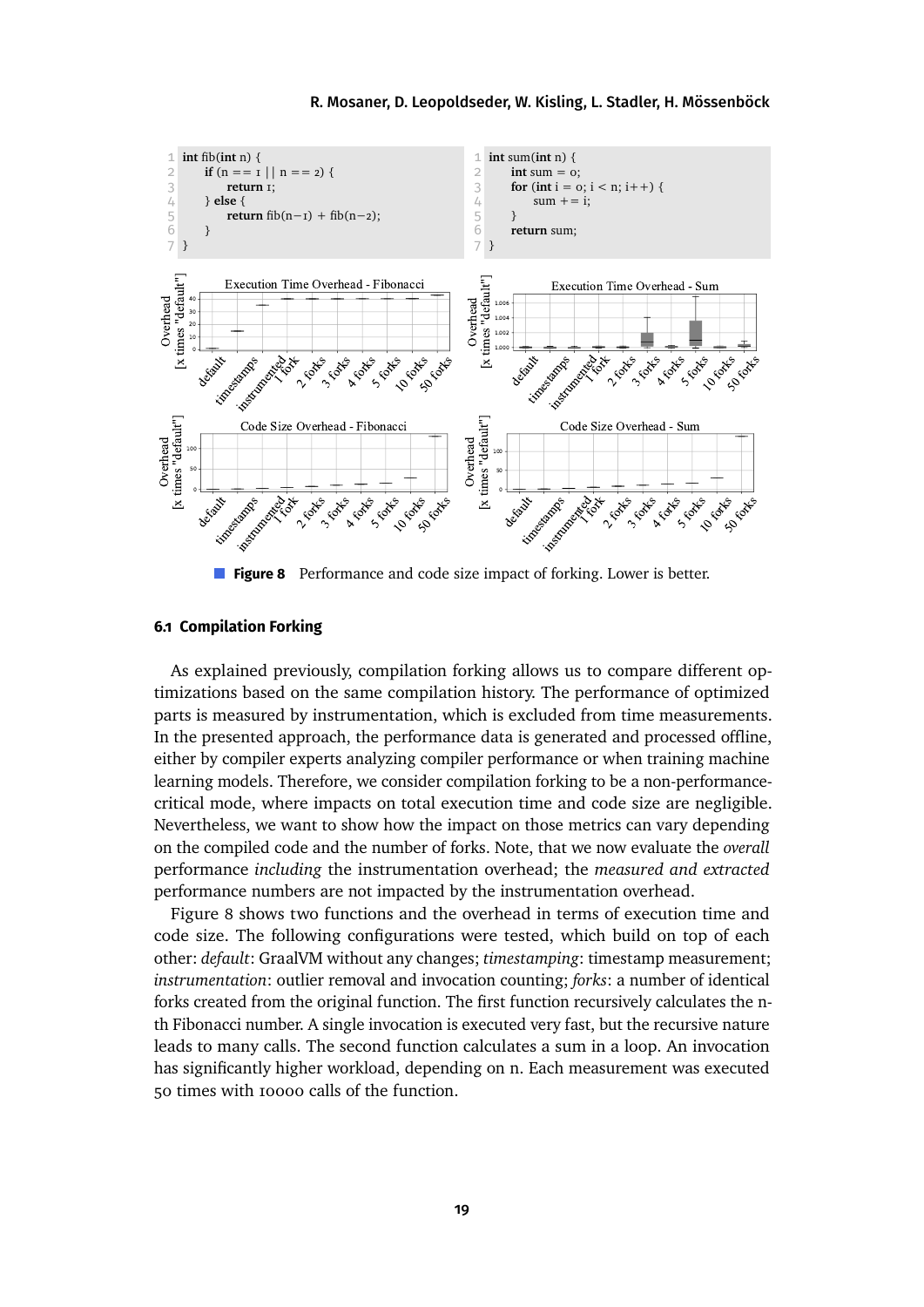**Performance** Figure [8](#page-18-1) shows that most overhead is introduced by timestamping and instrumentation. The relative overhead of timestamping becomes more costly the smaller the function is and the more calls have to be excluded in the self time instrumentation. Thus, a slowdown factor of 16 is encountered for function *fib*, but no overhead for function *sum* with its long running loop. The instrumentation overhead for outlier removal and invocation counting happens only once per method and adds a constant overhead. Forking introduces a constant slowdown for the dispatch logic, which is relatively larger in smaller functions. This has also been encountered in related work [\[18\]](#page-23-5) and is the reason why smaller functions are removed from the data set. Creating multiple forks does not impact the execution time. Only in the configuration with 50 forks a small slowdown is measured for both examples. We assume that this is because of the immensely increased code size which might impact caching.

**Code Size** The impact on code size depends on the number of inserted timestamps and the number of instrumented control flow sinks. Regarding the number of forks, it follows a linear pattern, as can be seen in Figure [8.](#page-18-1)

### <span id="page-19-0"></span>**6.2 Learned Compiler Optimizations**

We replaced the hand-crafted heuristics in the GraalVM compiler—currently one of the highest-optimizing Java compilers<sup>4</sup>—with our trained models to investigate two hypotheses: First, that compilation forking does not distort the program execution and that it yields consistent performance results. Second, to investigate how datadriven optimization approaches perform against hand-crafted heuristics with years of fine-tuning and compiler expertise.

Our evaluation compares the GraalVM compiler with a compiler version using the learned predictors. Each evaluation replaces only one loop optimization heuristic by a learned model to ensure better comparability. We measured run time, code size and compile time with the former being of most interest as it has been used as a success metric in model training.

Each optimization is evaluated on five benchmark suites, introduced in Section [5.3,](#page-14-0) executed for at least ten times per configuration. To ensure a separation of training and test data, we deployed multiple models, where each model is tested on five benchmarks not used in its training. Due to space limitations, we summarize the performance results per benchmark suite for peeling in Table [3](#page-20-0) and for unrolling in Table [4.](#page-20-1) The tables contain the number of benchmarks in each suite, the number of benchmarks where a speedup or a slowdown has been encountered, along with a maximum speedup and slowdown. For calculating speedups and slowdowns, we aggregate benchmark runs by calculating geometric means. To ensure statistical significance, we present the number of significantly faster or slower benchmarks per suite (#sig) using a Wilcoxon signed-rank test [\[48\]](#page-26-9) for unpaired data. We avoided a

<span id="page-19-1"></span><sup>4</sup> <https://renaissance.dev/>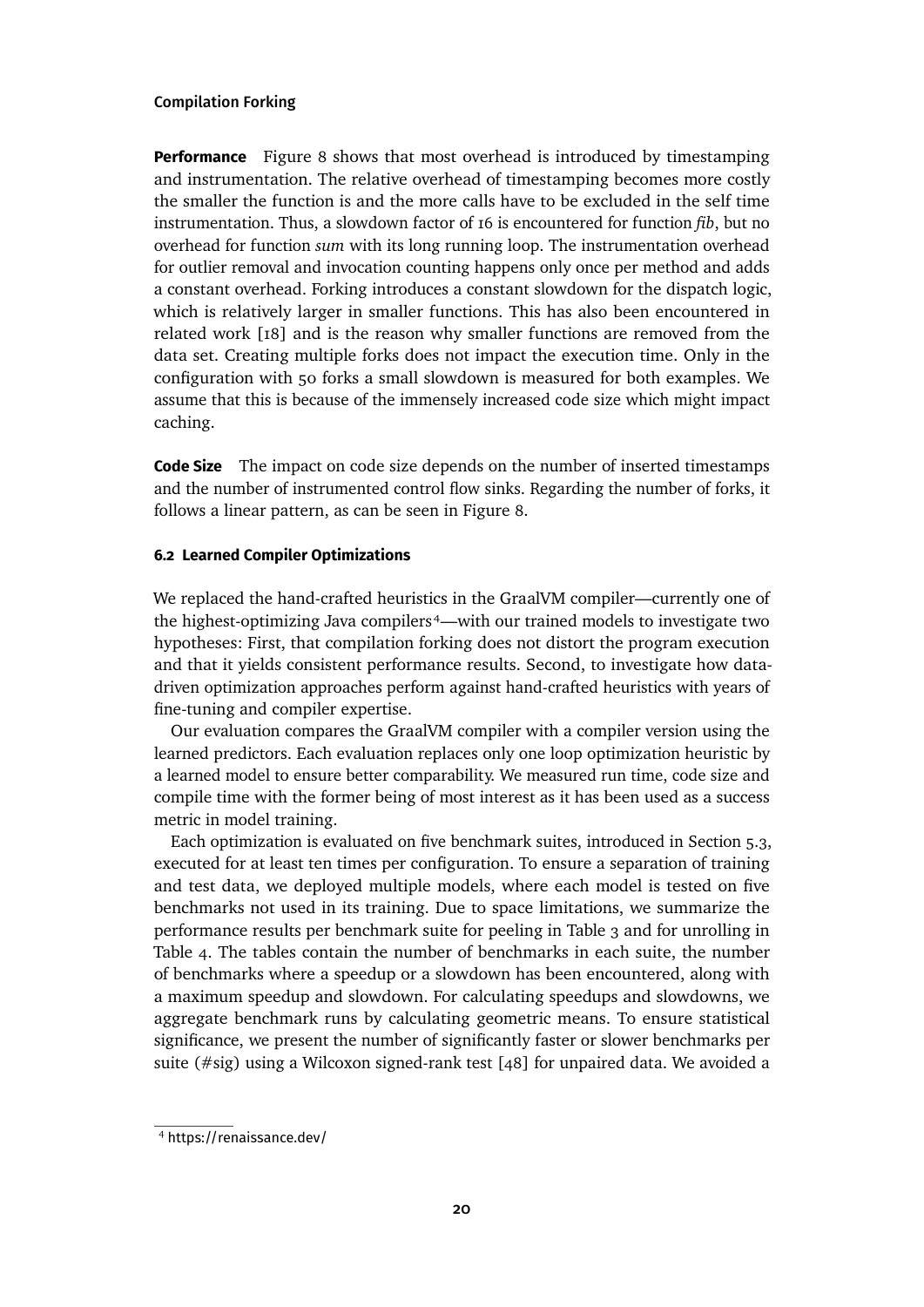standard t-test as we cannot ensure that our data is normally distributed due to noise in the executions.

For most learned models we can see comparable or slightly worse performance than for the highly-tuned GraalVM heuristics in terms of geometric means for the whole benchmark suite run time. The learned peeling strategy summarized in Table [3](#page-20-0) seems to peel more often, as the overall code size and compile time are increased. In single benchmarks, both peeling an unrolling achieve speedups of up to 20% but also slowdowns of up to 17% .

<span id="page-20-0"></span>**Table 3** Loop peeling evaluation. Lower is better for geometric means comparison.

| Suite         |                |    | Speedup  |          | Slowdown       |      |         | <b>Geometric Means ML vs. Heuristics</b> |          |          |
|---------------|----------------|----|----------|----------|----------------|------|---------|------------------------------------------|----------|----------|
| Name          | #              | #  | #sig     | $max\%$  | #              | #sig | $max\%$ | <b>RunTime</b>                           | CodeSize | CompTime |
| DaCapo        | Q              |    |          | 0.698    | $\overline{ }$ |      | 6.165   | I.020                                    | I.203    | 1.336    |
| DaCapo Scala  | T <sub>2</sub> |    | $\Omega$ | $\Omega$ | II             | 8    | 8.023   | <b>I.OI8</b>                             | I.I38    | I.207    |
| Renaissance   | 25             | Q  |          | 8.381    | т6             | 8    | 10.231  | I.003                                    | I.2I3    | I.295    |
| <b>Micros</b> | 74             | 38 | I7       | 20.104   | 36             | 16   | 15.747  | 0.997                                    | I.I82    | T.222    |
| Octane        | I4             |    | 3        | 5.668    | Q              |      | 2.439   | 0.998                                    | I.I78    | I.283    |

<span id="page-20-1"></span>**Table 4** Loop unrolling evaluation. Lower is better for geometric means comparison.

| Suite         |           | Speedup |          |          |    | Slowdown |         | <b>Geometric Means ML vs. Heuristics</b> |          |          |
|---------------|-----------|---------|----------|----------|----|----------|---------|------------------------------------------|----------|----------|
| Name          | #         | #       | #sig     | $max\%$  | #  | #sig     | $max\%$ | <b>RunTime</b>                           | CodeSize | CompTime |
| DaCapo        | Q         |         | $\Omega$ | $\Omega$ | 8  |          | 17.637  | I.039                                    | I.07I    | I.I50    |
| DaCapo Scala  | <b>I2</b> |         |          | 4.467    | Ð  |          | 5.890   | I.003                                    | I.036    | I.078    |
| Renaissance   | 25        | Q       |          | 18.337   | 16 |          | II.598  | 1.008                                    | I.023    | 1.081    |
| <b>Micros</b> | 74        | 33      | 3        | 9.718    | 4I | b        | 8.463   | <b>LOOT</b>                              | т.о6т    | I.I04    |
| Octane        | I4        |         |          | 0.765    | IO | 6        | 5.940   | I.OII                                    | I.07I    | 1.138    |

We also analyzed the potential gain of optimizations by explicitly overfitting models on single benchmarks. Detailed results for loop peeling in the Octane benchmark suite are shown in Figure [9.](#page-20-2) It indicates that for many benchmarks, significant speedups

<span id="page-20-2"></span>

**Figure 9** Octane peeling (overfitted). Lower is better.

can be achieved by optimizing loop peeling, which is often considered less important. However, benchmarks like Richards or Raytrace show slowdowns compared to the default GraalVM which indicates that the data is not clearly distinguishable using our features. This was already foreshadowed in the training process, where accuracy for Richards only converged at 73%.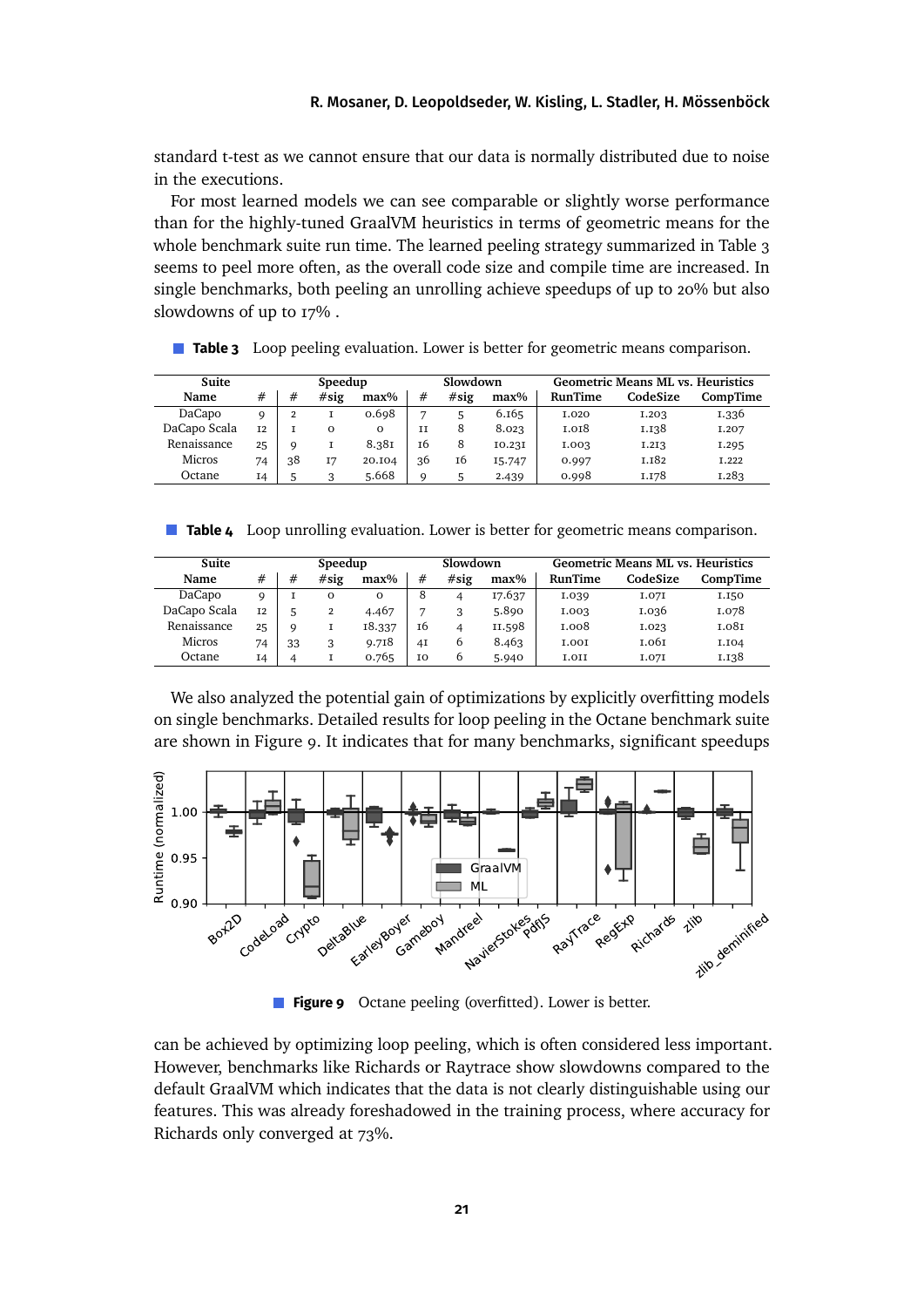Taking into account that the GraalVM heuristics are tuned towards these benchmarks, we argue that the performance of the trained models supports our major claim: High-quality performance data can be generated using compilation forking, which can facilitate creating machine learning models that match existing compiler heuristics. Additionally, we found flaws in the GraalVM heuristics for several benchmarks and could point compiler experts to them.

### **7 Conclusion**

In this paper, we presented compilation forking - a method which brings back iterative compilation into modern times for dynamic compilers. It allows for comparing different optimization decisions in dynamic compilers based on a common compilation history for arbitrary programs. Instead of re-compiling individual functions and re-starting the surrounding benchmark program, different versions of functions are compiled and executed all in one run. We handle uncertainties in the dynamic compilation pipeline, by forking a compilation at a point of interest. We execute different forks alternatingly, to create a statistically representative average over function calls with different values of parameters or globals. Thus, we claim to be able to assess the impact of single compilation decisions accurately. Compilation forking itself is compiler-agnostic. However, our implementation within the GraalVM compiler allows for a novel level of programming-language-agnostic applicability. We use its graphbased compiler-internal program representation for extracting program features. This enables generating data for any language, supported by GraalVM's Truffle language implementation framework.

To verify the quality of our generated data, we trained several machine learning models for replacing compiler heuristics for loop peeling and unrolling. Achieving similar performance to one of the fastest JVMs supports our claim that compilation forking indeed can be used to extract quality performance data and to consistently compare different optimization decisions in a dynamic compiler Speedups of up to 20% for single benchmarks unveiled flaws in GraalVM's heuristics for particular code patterns. In future work we will shift the focus on improving our machine learning models further, by employing techniques such as graph neural networks to better capture graph-based IRs. Furthermore, compilation forking itself provides opportunities for further research: We plan to investigate the interplay of optimizations by employing nested forking. Besides that, deoptimization enables us to connect data generation by compilation forking with using learned or updated ML models in single runs.

**Acknowledgements** This research project is partially funded by Oracle Labs.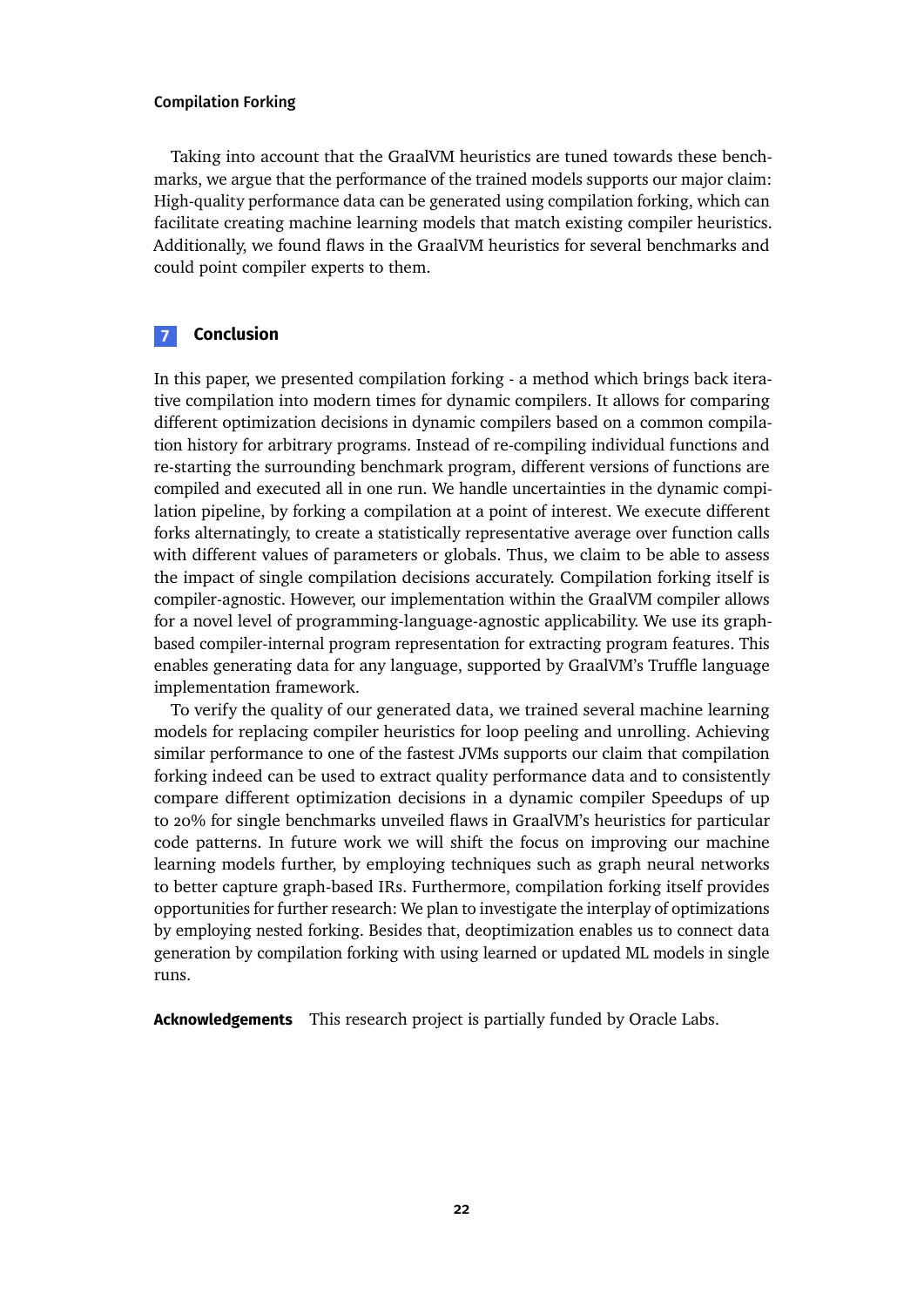### **References**

- <span id="page-22-3"></span>[1] Jason Ansel, Shoaib Kamil, Kalyan Veeramachaneni, Jonathan Ragan-Kelley, Jeffrey Bosboom, Una-May O'Reilly, and Saman Amarasinghe. Opentuner: An extensible framework for program autotuning. In *2014 23rd International Conference on Parallel Architecture and Compilation Techniques (PACT)*, pages 303–315, 2014. [doi:10.1145/2628071.2628092](https://doi.org/10.1145/2628071.2628092).
- <span id="page-22-0"></span>[2] Amir H. Ashouri, William Killian, John Cavazos, Gianluca Palermo, and Cristina Silvano. A survey on compiler autotuning using machine learning. *ACM Comput. Surv.*, 51(5):96:1–96:42, September 2018. URL: [http://doi-1acm-1org-](http://doi-1acm-1org-1my6qr5tb0011.han.ubl.jku.at/10.1145/3197978)[1my6qr5tb0011.han.ubl.jku.at/10.1145/3197978](http://doi-1acm-1org-1my6qr5tb0011.han.ubl.jku.at/10.1145/3197978), [doi:10.1145/3197978](https://doi.org/10.1145/3197978).
- <span id="page-22-7"></span>[3] David F. Bacon, Susan L. Graham, and Oliver J. Sharp. Compiler transformations for high-performance computing. *ACM Comput. Surv.*, 26(4):345–420, December 1994. [doi:10.1145/197405.197406](https://doi.org/10.1145/197405.197406).
- <span id="page-22-8"></span>[4] Stephen M. Blackburn, Robin Garner, Chris Hoffmann, Asjad M. Khang, Kathryn S. McKinley, Rotem Bentzur, Amer Diwan, Daniel Feinberg, Daniel Frampton, Samuel Z. Guyer, Martin Hirzel, Antony Hosking, Maria Jump, Han Lee, J. Eliot B. Moss, Aashish Phansalkar, Darko Stefanović, Thomas VanDrunen, Daniel von Dincklage, and Ben Wiedermann. The dacapo benchmarks: Java benchmarking development and analysis. In *Proceedings of the 21st Annual ACM SIGPLAN Conference on Object-Oriented Programming Systems, Languages, and Applications*, OOPSLA '06, page 169–190, New York, NY, USA, 2006. Association for Computing Machinery. [doi:10.1145/1167473.1167488](https://doi.org/10.1145/1167473.1167488).
- <span id="page-22-1"></span>[5] François Bodin, Toru Kisuki, Peter Knijnenburg, Mike Boyle, and Erven Rohou. Iterative compilation in a non-linear optimisation space. *Workshop on Profile and Feedback-Directed Compilation*, 03 2000.
- <span id="page-22-5"></span>[6] Alexander Brauckmann, Andrés Goens, Sebastian Ertel, and Jeronimo Castrillon. Compiler-based graph representations for deep learning models of code. In *Proceedings of the 29th International Conference on Compiler Construction*, CC 2020, page 201–211, New York, NY, USA, 2020. Association for Computing Machinery. [doi:10.1145/3377555.3377894](https://doi.org/10.1145/3377555.3377894).
- <span id="page-22-4"></span>[7] John Cavazos and Michael F. P. O'Boyle. Automatic tuning of inlining heuristics. In *Proceedings of the 2005 ACM/IEEE Conference on Supercomputing*, SC '05, page 14, USA, 2005. IEEE Computer Society. [doi:10.1109/SC.2005.14](https://doi.org/10.1109/SC.2005.14).
- <span id="page-22-9"></span>[8] Tianqi Chen and Carlos Guestrin. Xgboost: A scalable tree boosting system. In *Proceedings of the 22nd ACM SIGKDD International Conference on Knowledge Discovery and Data Mining*, KDD '16, page 785–794, New York, NY, USA, 2016. Association for Computing Machinery. [doi:10.1145/2939672.2939785](https://doi.org/10.1145/2939672.2939785).
- <span id="page-22-6"></span>[9] P. Chuang, H. Chen, G. Hoflehner, D. Lavery, and W. Hsu. Dynamic profile driven code version selection. In *the 11th Annual Workshop on the Interaction between Compilers and Computer Architecture*, 2007.
- <span id="page-22-2"></span>[10] Keith D. Cooper, Philip J. Schielke, and Devika Subramanian. Optimizing for reduced code space using genetic algorithms. *SIGPLAN Not.*, 34(7):1–9, May 1999. [doi:10.1145/315253.314414](https://doi.org/10.1145/315253.314414).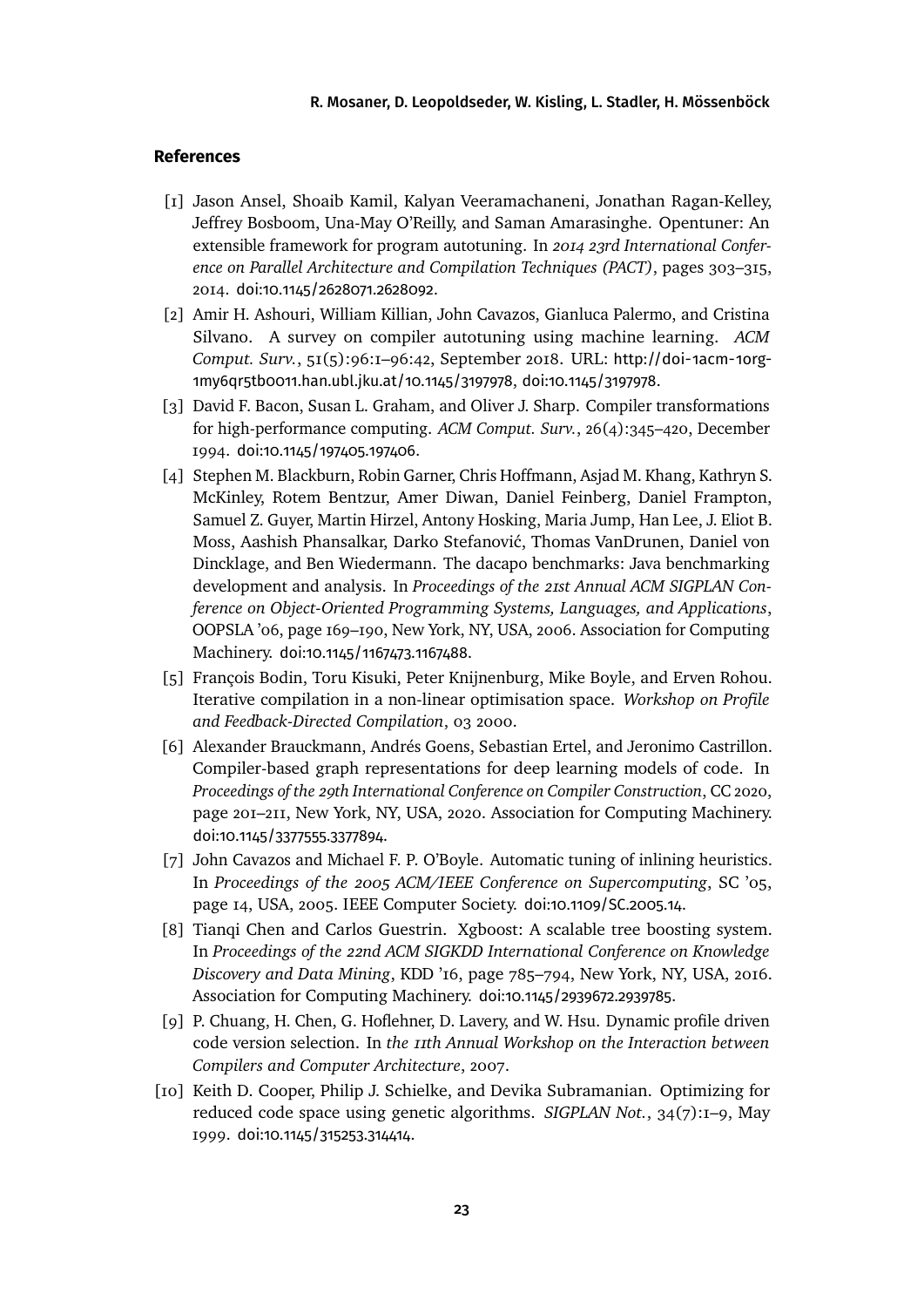- <span id="page-23-2"></span>[11] Keith D. Cooper, Devika Subramanian, and Linda Torczon. Adaptive optimizing compilers for the 21st century. *J. Supercomput.*, 23(1):7–22, August 2002. [doi:](https://doi.org/10.1023/A:1015729001611) [10.1023/A:1015729001611](https://doi.org/10.1023/A:1015729001611).
- <span id="page-23-3"></span>[12] Chris Cummins, Pavlos Petoumenos, Zheng Wang, and Hugh Leather. End-to-end deep learning of optimization heuristics. In *2017 26th International Conference on Parallel Architectures and Compilation Techniques (PACT)*, pages 219–232, 2017. [doi:10.1109/PACT.2017.24](https://doi.org/10.1109/PACT.2017.24).
- <span id="page-23-0"></span>[13] Chris Cummins, Pavlos Petoumenos, Zheng Wang, and Hugh Leather. Synthesizing benchmarks for predictive modeling. In *Proceedings of the 2017 International Symposium on Code Generation and Optimization*, CGO '17, page 86–99. IEEE Press, 2017.
- <span id="page-23-4"></span>[14] Christophe Dubach, John Cavazos, Björn Franke, Grigori Fursin, Michael F.P. O'Boyle, and Olivier Temam. Fast compiler optimisation evaluation using codefeature based performance prediction. In *Proceedings of the 4th International Conference on Computing Frontiers*, CF '07, page 131–142, New York, NY, USA, 2007. Association for Computing Machinery. [doi:10.1145/1242531.1242553](https://doi.org/10.1145/1242531.1242553).
- <span id="page-23-7"></span>[15] Gilles Duboscq, Lukas Stadler, Thomas Würthinger, Doug Simon, Christian Wimmer, and Hanspeter Mössenböck. Graal IR: An extensible declarative intermediate representation. 2013.
- <span id="page-23-8"></span>[16] Gilles Duboscq, Thomas Würthinger, and Hanspeter Mössenböck. Speculation without regret: Reducing deoptimization meta-data in the graal compiler. In *Proceedings of the 2014 International Conference on Principles and Practices of Programming on the Java Platform: Virtual Machines, Languages, and Tools*, PPPJ '14, page 187–193, New York, NY, USA, 2014. Association for Computing Machinery. [doi:10.1145/2647508.2647521](https://doi.org/10.1145/2647508.2647521).
- <span id="page-23-6"></span>[17] Gilles Duboscq, Thomas Würthinger, Lukas Stadler, Christian Wimmer, Doug Simon, and Hanspeter Mössenböck. An intermediate representation for speculative optimizations in a dynamic compiler. In *Proceedings of the 7th ACM Workshop on Virtual Machines and Intermediate Languages*, VMIL '13, page 1–10, New York, NY, USA, 2013. Association for Computing Machinery. [doi:10.1145/2542142.2542143](https://doi.org/10.1145/2542142.2542143).
- <span id="page-23-5"></span>[18] Grigori Fursin, Albert Cohen, Michael O'Boyle, and Olivier Temam. A practical method for quickly evaluating program optimizations. In Nacho Conte, Tomband Navarro, Wen-mei W. Hwu, Mateo Valero, and Theo Ungerer, editors, *High Performance Embedded Architectures and Compilers*, pages 29–46, Berlin, Heidelberg, 2005. Springer Berlin Heidelberg.
- <span id="page-23-1"></span>[19] Grigori Fursin, Cupertino Miranda, Olivier Temam, Mircea Namolaru, Ayal Zaks, Bilha Mendelson, Edwin Bonilla, John Thomson, Hugh Leather, Chris Williams, Michael O'Boyle, Phil Barnard, Elton Ashton, Eric Courtois, and François Bodin. Milepost gcc: machine learning based research compiler. *Proceedings of the GCC Developers' Summit 2008*, 06 2008.
- <span id="page-23-9"></span>[20] Yury Gorishniy, Ivan Rubachev, Valentin Khrulkov, and Artem Babenko. Revisiting deep learning models for tabular data. *CoRR*, abs/2106.11959, 2021. URL: [https:](https://arxiv.org/abs/2106.11959) [//arxiv.org/abs/2106.11959](https://arxiv.org/abs/2106.11959), [arXiv:2106.11959](http://arxiv.org/abs/2106.11959).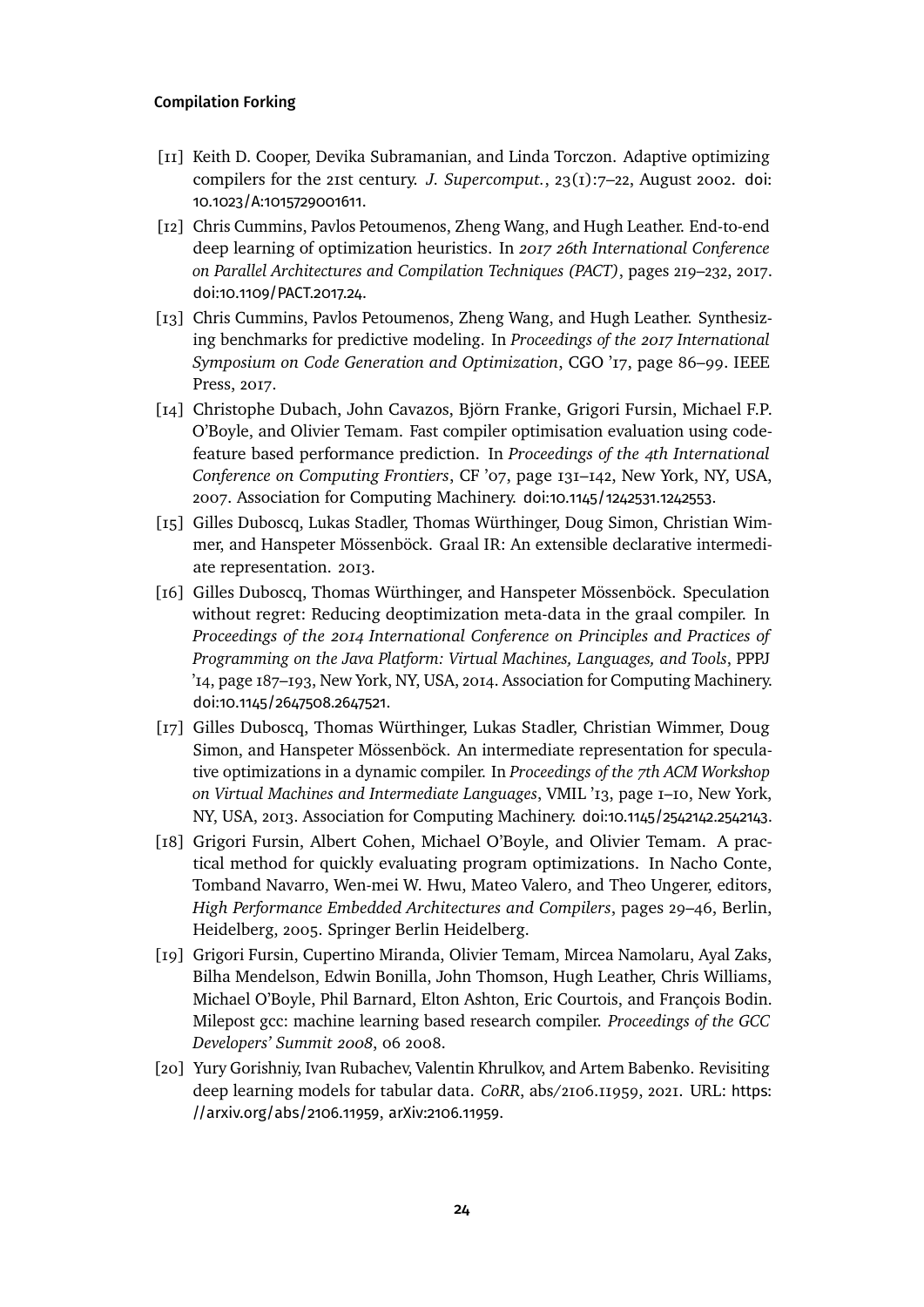- <span id="page-24-4"></span>[21] Ameer Haj-Ali, Nesreen K. Ahmed, Ted Willke, Yakun Sophia Shao, Krste Asanovic, and Ion Stoica. Neurovectorizer: End-to-end vectorization with deep reinforcement learning. In *Proceedings of the 18th ACM/IEEE International Symposium on Code Generation and Optimization*, CGO 2020, page 242–255, New York, NY, USA, 2020. Association for Computing Machinery. URL: [https://doi-1org-](https://doi-1org-1007dactg07b4.han.ubl.jku.at/10.1145/3368826.3377928)[1007dactg07b4.han.ubl.jku.at/10.1145/3368826.3377928](https://doi-1org-1007dactg07b4.han.ubl.jku.at/10.1145/3368826.3377928), [doi:10.1145/3368826.3377928](https://doi.org/10.1145/3368826.3377928).
- <span id="page-24-9"></span>[22] Kaiming He, Xiangyu Zhang, Shaoqing Ren, and Jian Sun. Identity mappings in deep residual networks. In Bastian Leibe, Jiri Matas, Nicu Sebe, and Max Welling, editors, *Computer Vision – ECCV 2016*, pages 630–645, Cham, 2016. Springer International Publishing.
- <span id="page-24-3"></span>[23] Q. Huang, A. Haj-Ali, W. Moses, J. Xiang, I. Stoica, K. Asanovic, and J. Wawrzynek. Autophase: Compiler phase-ordering for hls with deep reinforcement learning. In *2019 IEEE 27th Annual International Symposium on Field-Programmable Custom Computing Machines (FCCM)*, pages 308–308. IEEE, 2019.
- <span id="page-24-2"></span>[24] Tarindu Jayatilaka, Hideto Ueno, Giorgis Georgakoudis, EunJung Park, and Johannes Doerfert. Towards compile-time-reducing compiler optimization selection via machine learning. In *50th International Conference on Parallel Processing Workshop*, ICPP Workshops '21, New York, NY, USA, 2021. Association for Computing Machinery. [doi:10.1145/3458744.3473355](https://doi.org/10.1145/3458744.3473355).
- <span id="page-24-8"></span>[25] Diederik P Kingma and Jimmy Ba. Adam: A method for stochastic optimization. *arXiv preprint arXiv:1412.6980*, 2014.
- <span id="page-24-5"></span>[26] Jeremy Lau, Matthew Arnold, Michael Hind, and Brad Calder. Online performance auditing: Using hot optimizations without getting burned. In *Proceedings of the 27th ACM SIGPLAN Conference on Programming Language Design and Implementation*, PLDI '06, page 239–251, New York, NY, USA, 2006. Association for Computing Machinery. [doi:10.1145/1133981.1134010](https://doi.org/10.1145/1133981.1134010).
- <span id="page-24-1"></span>[27] Hugh Leather and Chris Cummins. Machine learning in compilers: Past, present and future. In *2020 Forum for Specification and Design Languages (FDL)*, pages 1–8, 2020. [doi:10.1109/FDL50818.2020.9232934](https://doi.org/10.1109/FDL50818.2020.9232934).
- <span id="page-24-6"></span>[28] David Leopoldseder, Roland Schatz, Lukas Stadler, Manuel Rigger, Thomas Würthinger, and Hanspeter Mössenböck. Fast-path loop unrolling of non-counted loops to enable subsequent compiler optimizations. In *Proceedings of the 15th International Conference on Managed Languages & Runtimes*, ManLang '18, New York, NY, USA, 2018. Association for Computing Machinery. [doi:10.1145/3237009.](https://doi.org/10.1145/3237009.3237013) [3237013](https://doi.org/10.1145/3237009.3237013).
- <span id="page-24-0"></span>[29] David Leopoldseder, Lukas Stadler, Thomas Würthinger, Josef Eisl, Doug Simon, and Hanspeter Mössenböck. Dominance-based duplication simulation (dbds): Code duplication to enable compiler optimizations. In *Proceedings of the 2018 International Symposium on Code Generation and Optimization*, CGO 2018, page 126–137, New York, NY, USA, 2018. Association for Computing Machinery. [doi:](https://doi.org/10.1145/3168811) [10.1145/3168811](https://doi.org/10.1145/3168811).
- <span id="page-24-7"></span>[30] David Leopoldseder, Lukas Stadler, Thomas Würthinger, Josef Eisl, Doug Simon, and Hanspeter Mössenböck. Dominance-based duplication simulation (dbds): Code duplication to enable compiler optimizations. In *Proceedings of the 2018*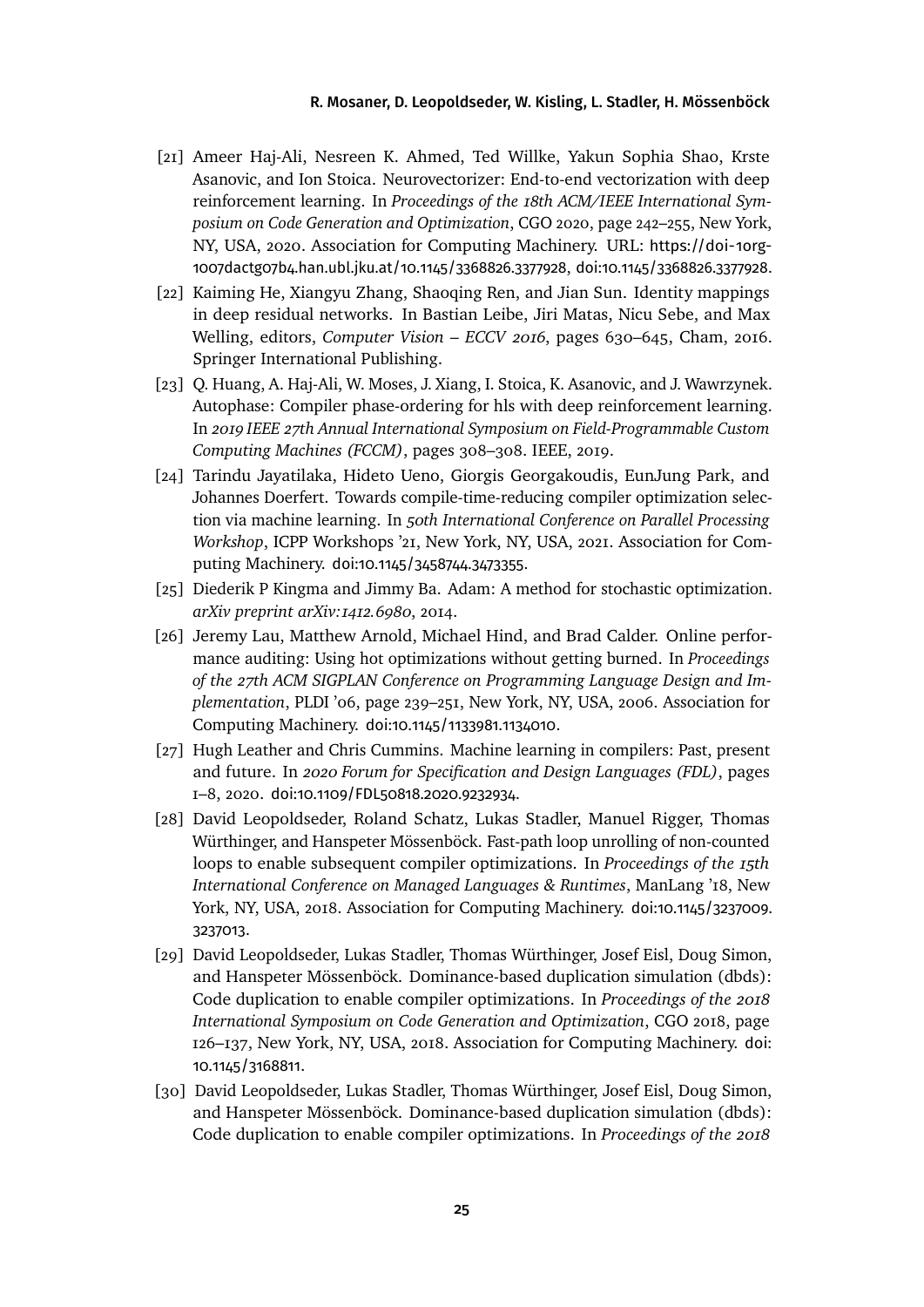*International Symposium on Code Generation and Optimization*, CGO 2018, pages 126–137, New York, NY, USA, 2018. ACM. URL: <http://doi.acm.org/10.1145/3168811>, [doi:10.1145/3168811](https://doi.org/10.1145/3168811).

- <span id="page-25-8"></span>[31] Ilya Loshchilov and Frank Hutter. Fixing weight decay regularization in adam. *CoRR*, abs/1711.05101, 2017. URL: <http://arxiv.org/abs/1711.05101>, [arXiv:1711.05101](http://arxiv.org/abs/1711.05101).
- <span id="page-25-3"></span>[32] Charith Mendis, Alex Renda, Dr.Saman Amarasinghe, and Michael Carbin. Ithemal: Accurate, portable and fast basic block throughput estimation using deep neural networks. In Kamalika Chaudhuri and Ruslan Salakhutdinov, editors, *Proceedings of the 36th International Conference on Machine Learning*, volume 97 of *Proceedings of Machine Learning Research*, pages 4505–4515. PMLR, 09–15 Jun 2019. URL: <http://proceedings.mlr.press/v97/mendis19a.html>.
- <span id="page-25-1"></span>[33] Antoine Monsifrot, François Bodin, and Rene Quiniou. A machine learning approach to automatic production of compiler heuristics. In *Proceedings of the 10th International Conference on Artificial Intelligence: Methodology, Systems, and Applications*, AIMSA '02, pages 41–50, London, UK, UK, 2002. Springer-Verlag. URL: <http://dl.acm.org/citation.cfm?id=646053.677574>.
- <span id="page-25-0"></span>[34] Raphael Mosaner, David Leopoldseder, Lukas Stadler, and Hanspeter Mössenböck. Using machine learning to predict the code size impact of duplication heuristics in a dynamic compiler. In *Proceedings of the 18th ACM SIGPLAN International Conference on Managed Programming Languages and Runtimes*, MPLR '21, pages 127–135. Association for Computing Machinery, 9 2021. [doi:10.1145/3475738.3480943](https://doi.org/10.1145/3475738.3480943).
- <span id="page-25-4"></span>[35] Paschalis Mpeis, Pavlos Petoumenos, Kim Hazelwood, and Hugh Leather. Developer and user-transparent compiler optimization for interactive applications. In *Proceedings of the 42nd ACM SIGPLAN International Conference on Programming Language Design and Implementation*, PLDI 2021, page 268–281, New York, NY, USA, 2021. Association for Computing Machinery. [doi:10.1145/3453483.3454043](https://doi.org/10.1145/3453483.3454043).
- <span id="page-25-2"></span>[36] Eunjung Park, John Cavazos, and Marco A. Alvarez. Using graph-based program characterization for predictive modeling. In *Proceedings of the Tenth International Symposium on Code Generation and Optimization*, CGO '12, page 196–206, New York, NY, USA, 2012. Association for Computing Machinery. [doi:10.1145/2259016.](https://doi.org/10.1145/2259016.2259042) [2259042](https://doi.org/10.1145/2259016.2259042).
- <span id="page-25-6"></span>[37] Adam Paszke, Sam Gross, Francisco Massa, Adam Lerer, James Bradbury, Gregory Chanan, Trevor Killeen, Zeming Lin, Natalia Gimelshein, Luca Antiga, et al. Pytorch: An imperative style, high-performance deep learning library. *Advances in neural information processing systems*, 32:8026–8037, 2019.
- <span id="page-25-7"></span>[38] Fabian Pedregosa, Gaël Varoquaux, Alexandre Gramfort, Vincent Michel, Bertrand Thirion, Olivier Grisel, Mathieu Blondel, Peter Prettenhofer, Ron Weiss, Vincent Dubourg, et al. Scikit-learn: Machine learning in python. *the Journal of machine Learning research*, 12:2825–2830, 2011.
- <span id="page-25-5"></span>[39] Aleksandar Prokopec, Andrea Rosà, David Leopoldseder, Gilles Duboscq, Petr Tůma, Martin Studener, Lubomír Bulej, Yudi Zheng, Alex Villazón, Doug Simon, Thomas Würthinger, and Walter Binder. Renaissance: Benchmarking suite for parallel applications on the jvm. In *Proceedings of the 40th ACM SIGPLAN Conference on Programming Language Design and Implementation*, PLDI 2019,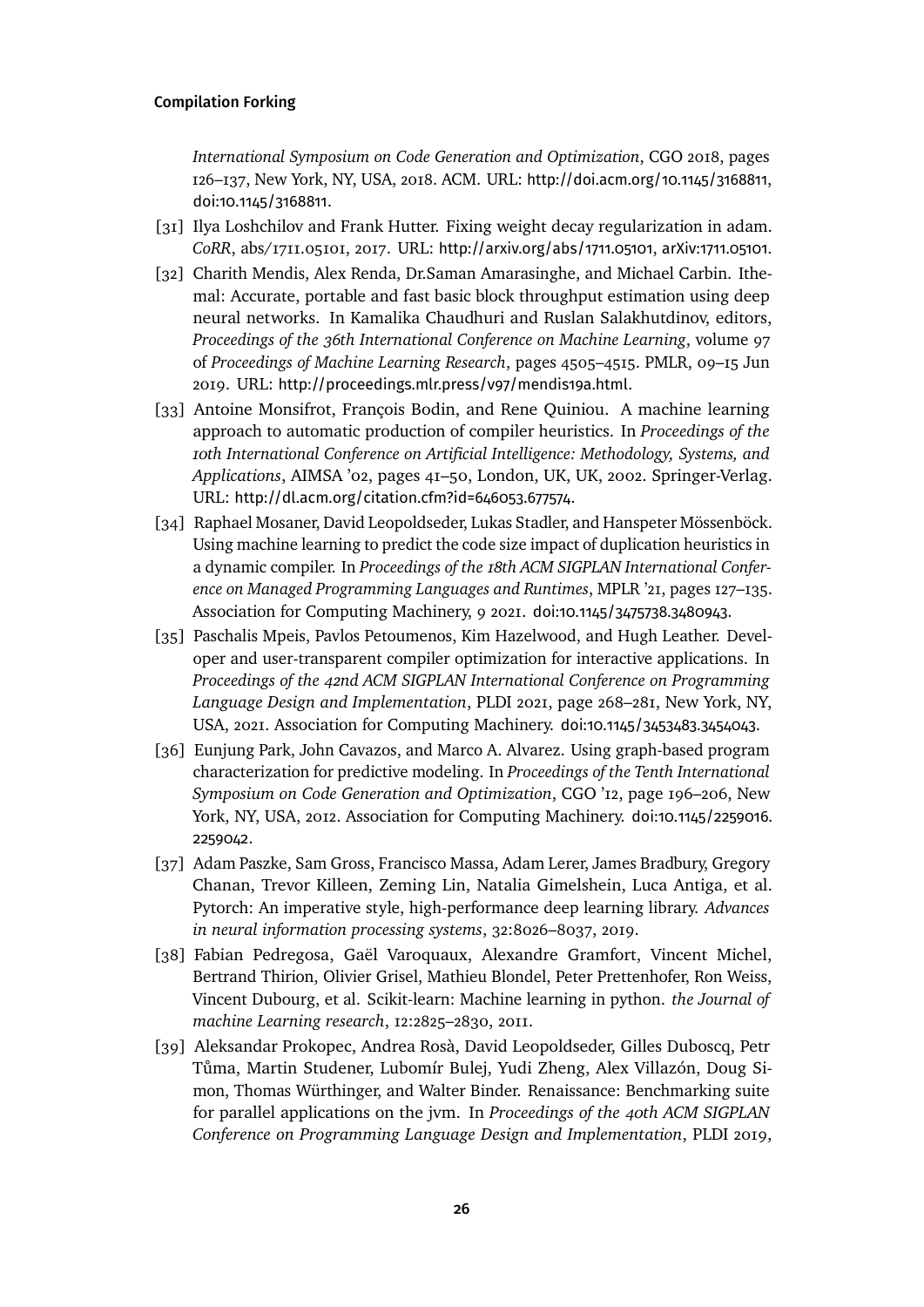page 31–47, New York, NY, USA, 2019. Association for Computing Machinery. [doi:10.1145/3314221.3314637](https://doi.org/10.1145/3314221.3314637).

- <span id="page-26-7"></span>[40] Manuel Rigger, Matthias Grimmer, and Hanspeter Mössenböck. Sulong - execution of llvm-based languages on the jvm: Position paper. In *Proceedings of the 11th Workshop on Implementation, Compilation, Optimization of Object-Oriented Languages, Programs and Systems*, ICOOOLPS '16, New York, NY, USA, 2016. Association for Computing Machinery. [doi:10.1145/3012408.3012416](https://doi.org/10.1145/3012408.3012416).
- <span id="page-26-4"></span>[41] Ricardo Nabinger Sanchez, Jose Nelson Amaral, Duane Szafron, Marius Pirvu, and Mark Stoodley. Using machines to learn method-specific compilation strategies. In *Proceedings of the 9th Annual IEEE/ACM International Symposium on Code Generation and Optimization*, CGO '11, page 257–266, USA, 2011. IEEE Computer Society.
- <span id="page-26-8"></span>[42] Andreas Sewe, Mira Mezini, Aibek Sarimbekov, and Walter Binder. Da capo con scala: Design and analysis of a scala benchmark suite for the java virtual machine. In *Proceedings of the 2011 ACM International Conference on Object Oriented Programming Systems Languages and Applications*, OOPSLA '11, page 657–676, New York, NY, USA, 2011. Association for Computing Machinery. [doi:](https://doi.org/10.1145/2048066.2048118) [10.1145/2048066.2048118](https://doi.org/10.1145/2048066.2048118).
- <span id="page-26-1"></span>[43] Douglas Simon, John Cavazos, Christian Wimmer, and Sameer Kulkarni. Automatic construction of inlining heuristics using machine learning. In *Proceedings of the 2013 IEEE/ACM International Symposium on Code Generation and Optimization (CGO)*, CGO '13, pages 1–12, Washington, DC, USA, 2013. IEEE Computer Society. [doi:10.1109/CGO.2013.6495004](https://doi.org/10.1109/CGO.2013.6495004).
- <span id="page-26-2"></span>[44] M. Stephenson and Saman Amarasinghe. Predicting unroll factors using supervised classification. volume 2005, pages 123– 134, 04 2005. [doi:10.1109/CGO.2005.](https://doi.org/10.1109/CGO.2005.29) [29](https://doi.org/10.1109/CGO.2005.29).
- <span id="page-26-3"></span>[45] Michele Tartara and Stefano Crespi Reghizzi. Continuous learning of compiler heuristics. *ACM Trans. Archit. Code Optim.*, 9(4), January 2013. URL: [https://doi-](https://doi-1org-1my6qr5fm013a.han.ubl.jku.at/10.1145/2400682.2400705)[1org-1my6qr5fm013a.han.ubl.jku.at/10.1145/2400682.2400705](https://doi-1org-1my6qr5fm013a.han.ubl.jku.at/10.1145/2400682.2400705), [doi:10.1145/2400682.](https://doi.org/10.1145/2400682.2400705) [2400705](https://doi.org/10.1145/2400682.2400705).
- <span id="page-26-5"></span>[46] 2021. URL: <https://github.com/v8/v8>.
- <span id="page-26-0"></span>[47] Zheng Wang and Michael O'Boyle. Machine learning in compiler optimization. *Proceedings of the IEEE*, 106(11):1879–1901, Nov 2018. [doi:10.1109/JPROC.2018.](https://doi.org/10.1109/JPROC.2018.2817118) [2817118](https://doi.org/10.1109/JPROC.2018.2817118).
- <span id="page-26-9"></span>[48] Frank Wilcoxon. Individual comparisons by ranking methods. *Biometrics Bulletin*, 1(6):80–83, 1945. URL: <http://www.jstor.org/stable/3001968>.
- <span id="page-26-6"></span>[49] Christian Wimmer, Vojin Jovanovic, Erik Eckstein, and Thomas Würthinger. One compiler: Deoptimization to optimized code. In *Proceedings of the 26th International Conference on Compiler Construction*, CC 2017, page 55–64, New York, NY, USA, 2017. Association for Computing Machinery. URL: [https://doi-](https://doi-1org-1007dactg0528.han.ubl.jku.at/10.1145/3033019.3033025)[1org-1007dactg0528.han.ubl.jku.at/10.1145/3033019.3033025](https://doi-1org-1007dactg0528.han.ubl.jku.at/10.1145/3033019.3033025), [doi:10.1145/3033019.](https://doi.org/10.1145/3033019.3033025) [3033025](https://doi.org/10.1145/3033019.3033025).